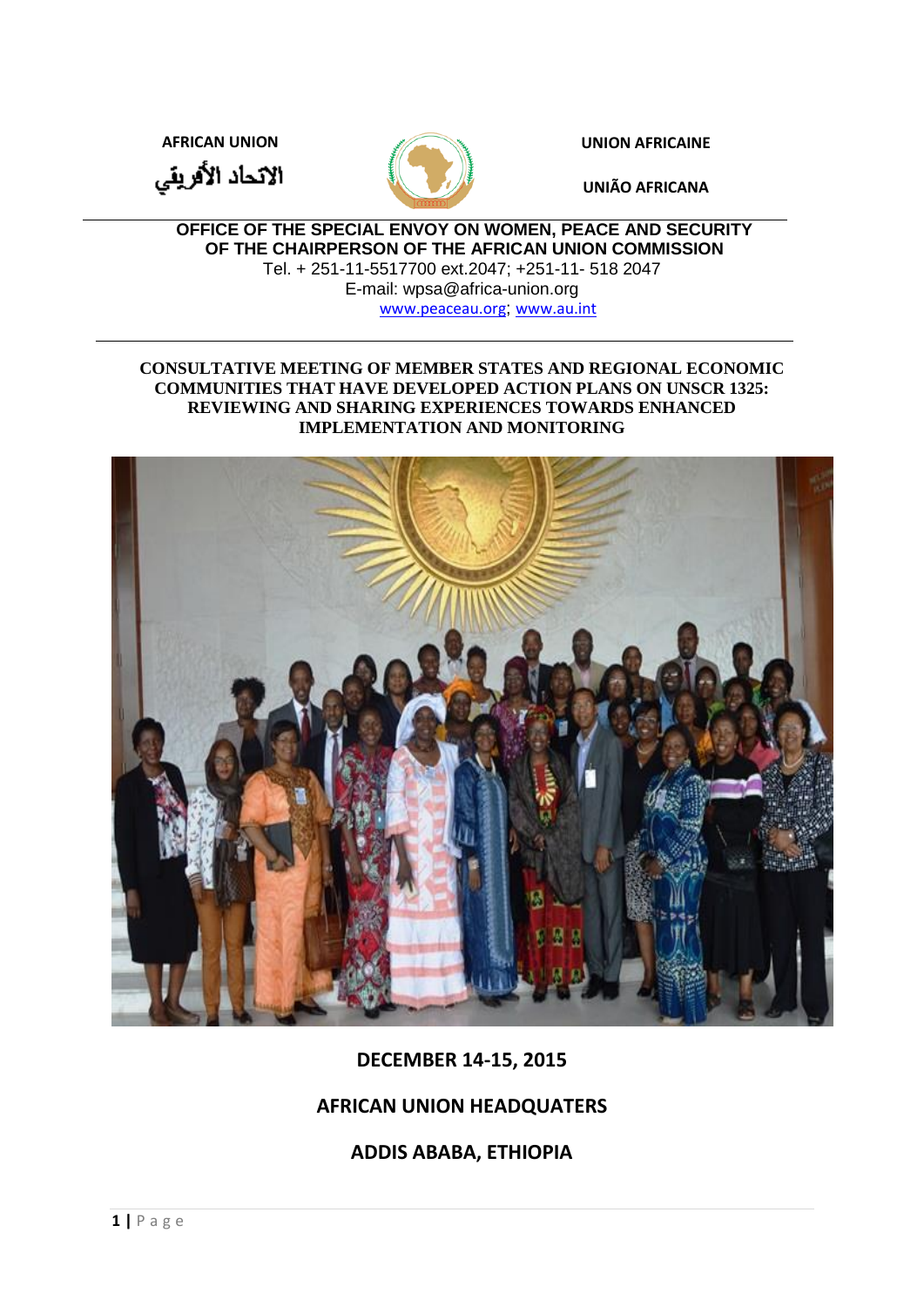# **REPORT ON THE CONSULTATIVE MEETING WITH MEMBER STATES AND REGIONAL ECONOMIC COMMUNITIES THAT HAVE DEVELOPED ACTION PLANS ON UNSCR 1325:** *REVIEWING AND SHARING EXPERIENCES TOWARDS ENHANCED IMPLEMENTATION AND MONITORING*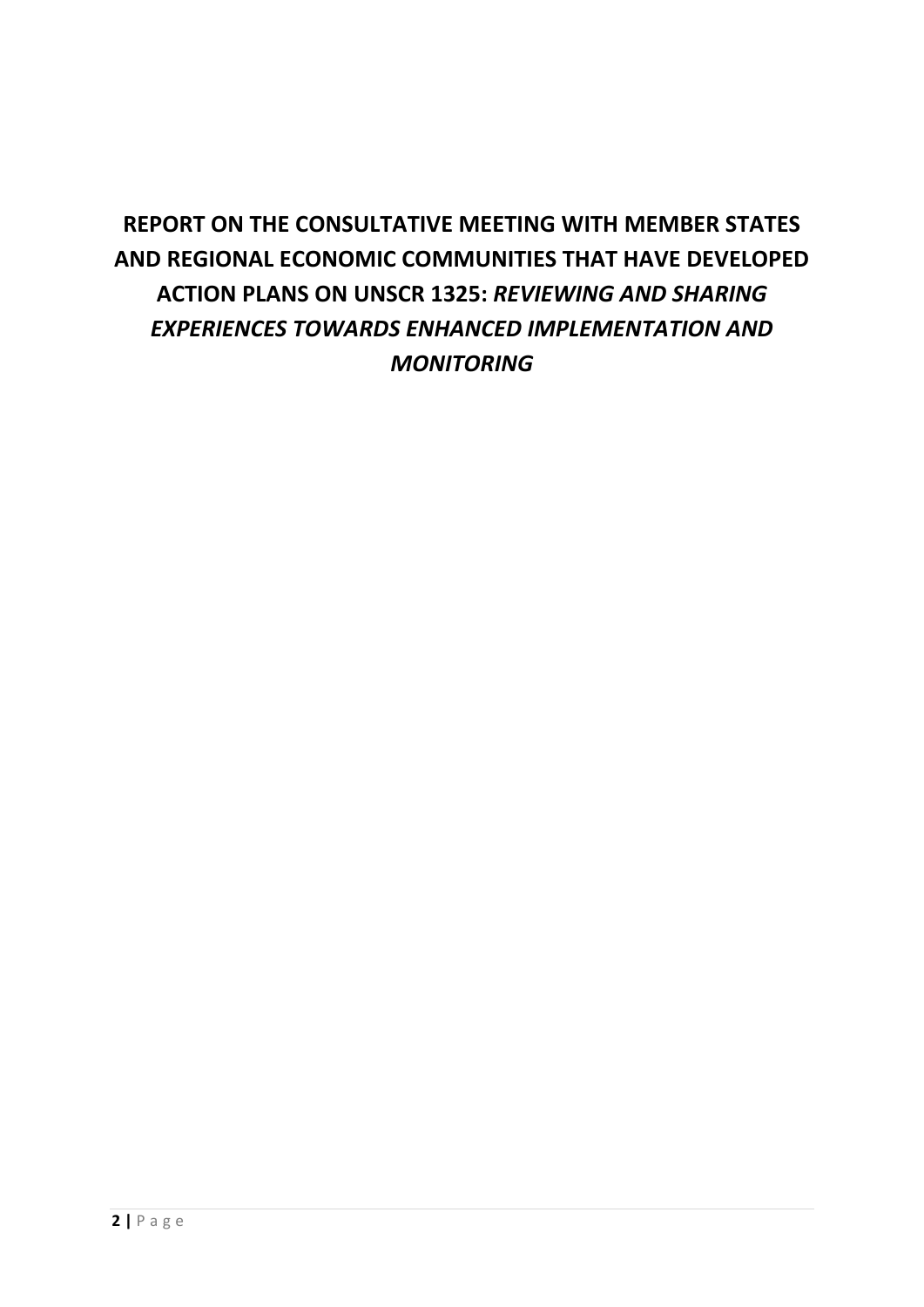#### **TABLE OF CONTENTS**

**Executive Summary**

| $\bullet$ |  |
|-----------|--|
|           |  |
|           |  |
|           |  |
|           |  |
|           |  |
|           |  |
|           |  |
|           |  |
|           |  |
|           |  |
|           |  |
|           |  |
|           |  |
|           |  |
|           |  |
|           |  |
|           |  |
|           |  |
|           |  |
|           |  |
|           |  |
|           |  |
|           |  |
|           |  |
|           |  |
|           |  |
|           |  |
|           |  |
|           |  |
|           |  |
|           |  |
|           |  |
|           |  |
|           |  |
|           |  |

#### **Annex: Agenda of Consultative meeting**

List of Participants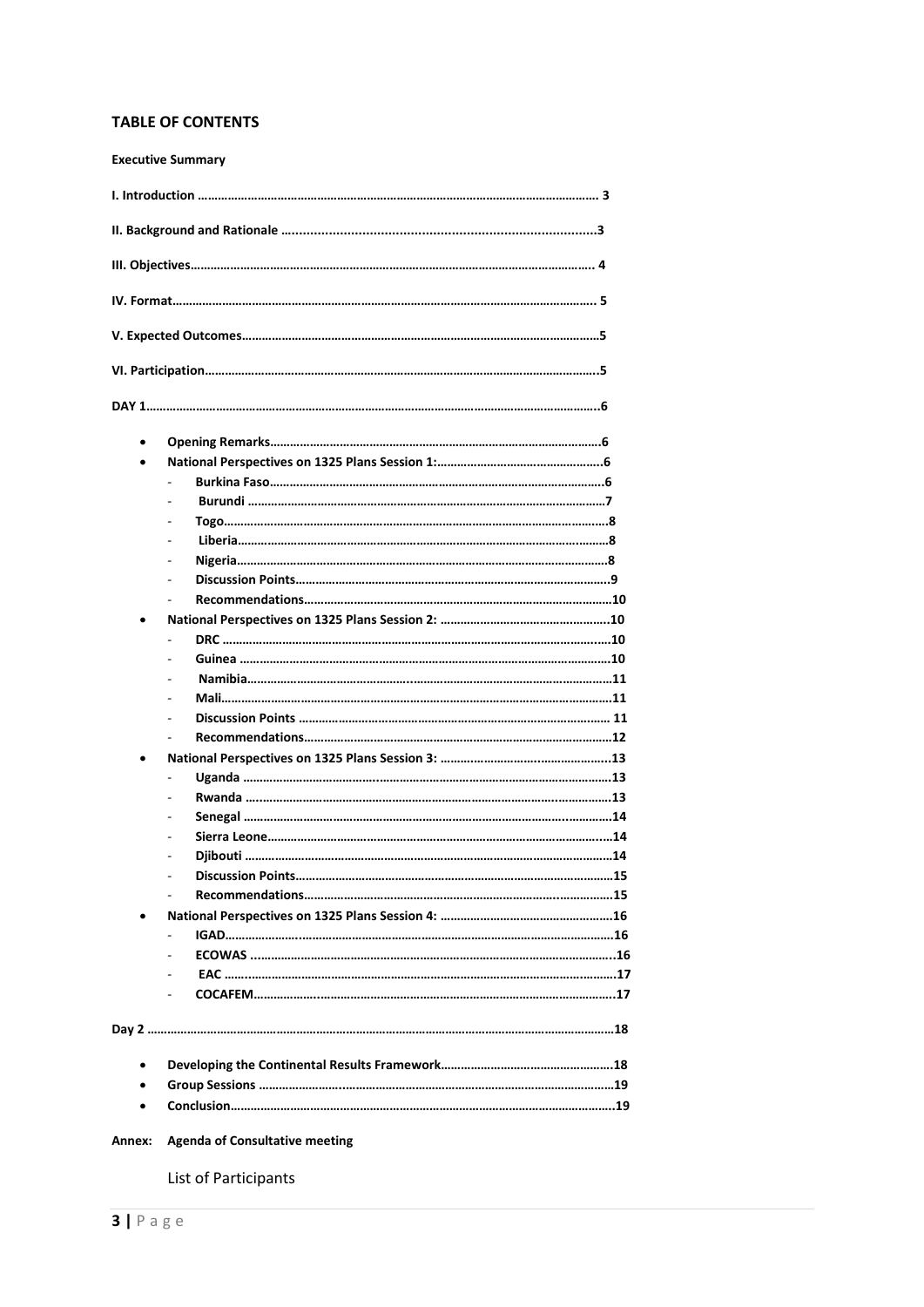#### EXECUTIVE SUMMARY

Member States and Regional Economic Communities in Africa that have developed action plans on United Nations Security Council Resolution 1325 met at the Headquarters of the African Union Commission on 14-15 December 2015 at the invitation of the Special Envoy on Women, Peace and Security. Presentations by Member States and Regional Economic Communities on their respective Action Plans highlighted the diversity of approaches and plans on 1325 implementation. Countries such as Namibia have chosen an integrated approach, while the vast majority of African Member States had developed stand-alone 1325 Action Plans. National actions plans also exhibited varying choices with regards to pillars and priorities, reflecting the range of contexts in which these plans are developed, from conflict affected, to post-conflict, and stable countries. Having developed their NAPs at different points, countries are at varying stages of implementing their NAPs, with a number embarking on a second NAP. Indeed, a country like Mali, has developed a 'second generation' NAP grounded in its recent post-conflict settlement. Countries have also to varying degrees partnered and collaborated with civil society in NAP implementation and monitoring.

A number of achievements have been observed across the various NAPs which can be clustered around legal and policy reform and adoption; increase in women's participation in decision making, in particular within legislatures-mostly due to special measures and quotas, as well as within the security sector and peacekeeping forces through specific measures and policies; establishment of implementation institutions and mechanisms within existing institutions, within and across Ministries; and creation of coordination and monitoring entities of multi-stakeholder nature, which include CSOs, partners, and the private sector.

Member States and RECs present identified a number of cross-cutting issues and challenges. The most referred to challenge is the issue of sustainable and adequate funding for implementation and monitoring. Others include, strong systems for capturing lessons learnt and statistical capacity for enhanced reporting and accountability; coordination and leadership at national level including the imperative of bringing the Ministries of Gender and Defense closer together; and addressing emerging issues such as violent extremism, climate change, and irregular migration as part of a broader women, peace, and security agenda.

Aside from inputs into the draft continental results framework, a number of recommendations arose from the meeting, including:

- The need to harmonization of reporting procedures to facilitate the work of Member States
- Shift to a more integrative approach, which seeks to align with national development planning and engage in gender budgeting
- Support the development of more NAPs/RAPs, as well as facilitating resource mobilization for existing plans and programs
- Engage national statistics bodies in gathering and compiling data; greater focus on empirical evidence and data/statistics on achievements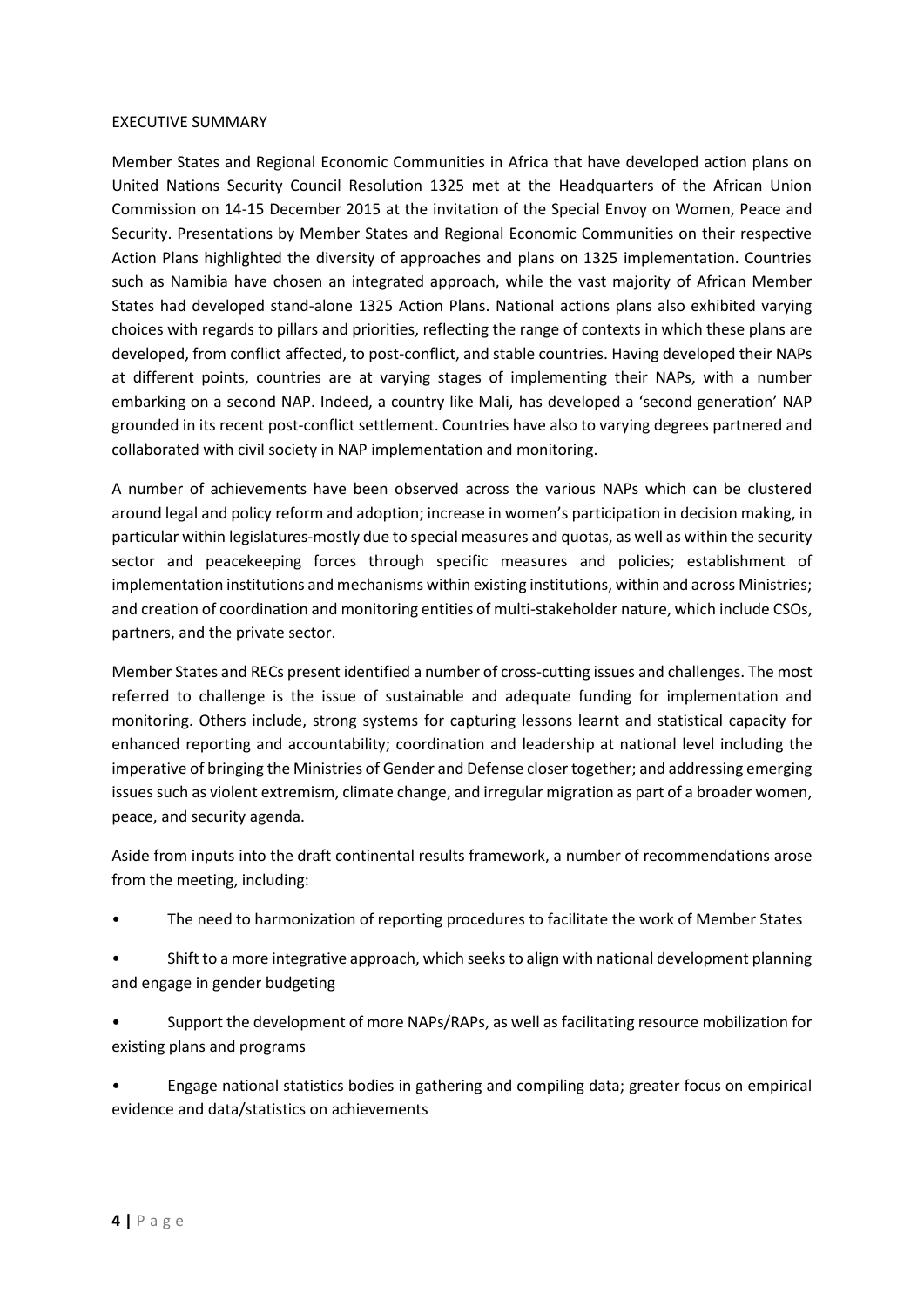#### **I.INTRODUCTION**

The African Union (AU) Commission Chairperson's Special Envoy on Women, Peace and Security (WPS), H.E. Mme Bineta Diop, convened a two day consultative meeting with over 45 representatives of AU Member States and Regional Economic Communities (RECs) which have put in place national and regional action plans (NAPs/RAPs) for the implementation of United Nations Security Council Resolution (UNSCR) 1325 in Africa. They met to discuss achievements, best practices, as well as challenges in the implementation and monitoring of UNSCR 1325 – including in creating multistakeholder partnerships and collaboration, and to propose inputs into a continental results framework.

The meeting was made possible through funding from the Gender, Peace and Security Programme (GPSP) of the Department of Peace and Security (PSD) and additional technical and financial support from the UNDP Regional Services Center for Africa .

### **II. BACKGROUND AND RATIONALE**

October 2015 presented a critical milestone for the Women, Peace, and Security agenda globally. It marked the 15<sup>th</sup> year anniversary of United Nations Security Council Resolution 1325, and the launch of the High Level Review and Global Study on Implementation of 1325. This review of 1325 implementation also coincided with a number of related review processes ongoing at the global level, from a review of the UN peacebuilding architecture, UN peace operations, post-Hyogo, post-MDGs, to the World Humanitarian Summit. These are all opportunities to bring more prominence to the Women, Peace, and Security agenda within them, as well as bring African perspectives to bear on these issues. The UN Security Council (UNSC) subsequently adopted UNSCR 2242, which among other things, states that the UNSC

**''***Welcomes* **the efforts of Member States to implement resolution 1325 (2000), including the development of national action plans,** *further welcomes* **the increase in national action plans in recent years, and** *calls upon* **Member States to further integrate the women, peace and security agenda into their strategic plans such as national actions plans and other planning frameworks…** *further welcomes* **the efforts of regional organizations to implement resolution 1325 (2000), including through the adoption of regional frameworks, and** *encourages* **them to pursue further implementation;**''

This then highlights the critical role for regional organizations in driving this agenda and the further progress required at the national level.

As Africa deliberates on a post 2015 agenda for 1325 and the wider Women, Peace and Security agenda, it must be acknowledged that broadly, as a continent, Africa has steadily built up a body of instruments and policies on women, peace, and security to strengthen UNSC resolution 1325, at all levels. Major among these are the Protocol to the African Union Charter on Human and Peoples' Rights on the Rights of Women in Africa (Maputo Protocol) and the Solemn Declaration on Gender Equality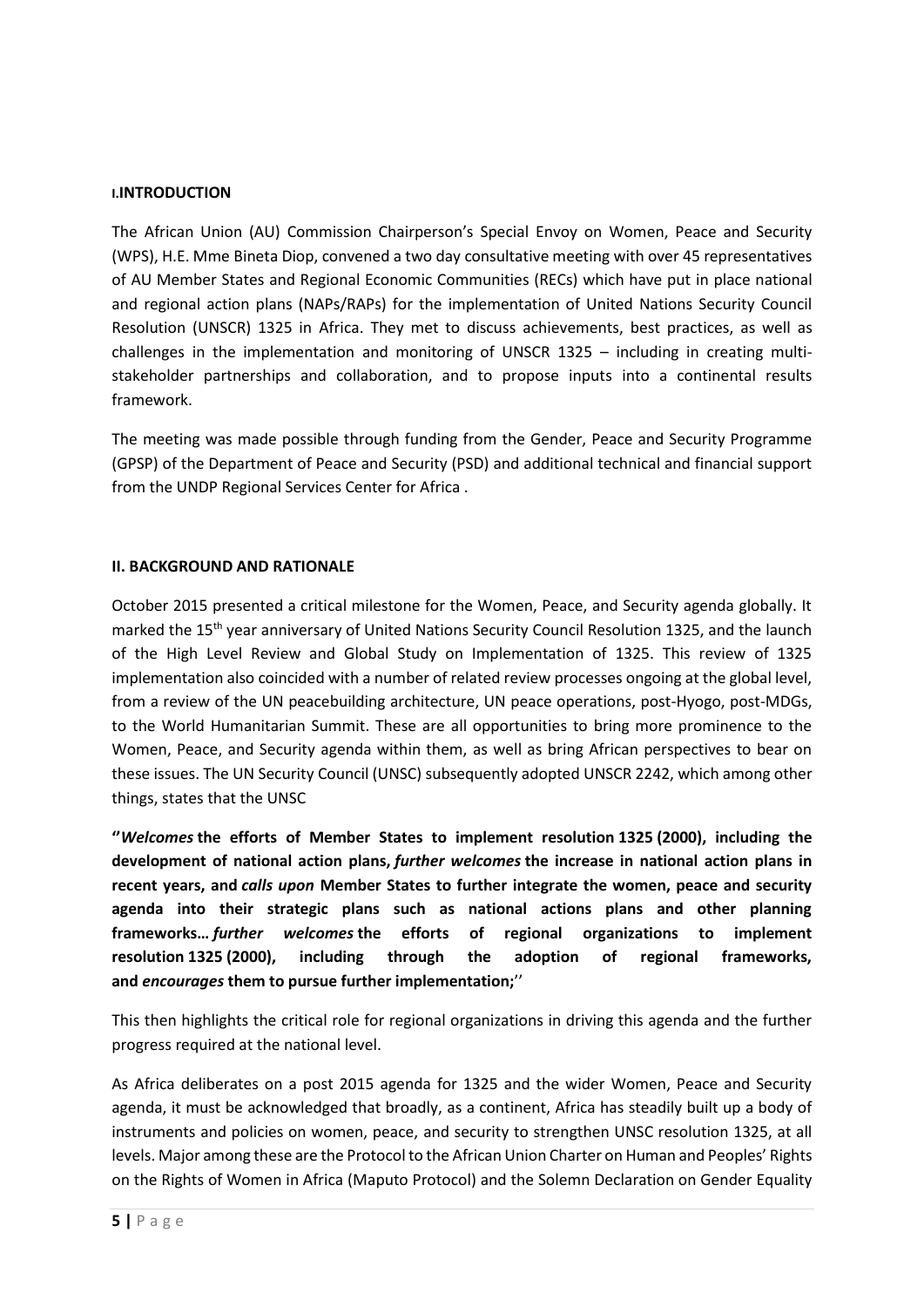in Africa. There are many other instruments and policies at the regional and national levels. Member States, 16 so far, have put in place National Action Plans on 1325; Regional Economic Communities have developed Regional Action Plans, as well as put in place regional monitoring mechanisms such as the SADC Gender Monitor. There is good practice being documented. This is to be applauded. However, more needs to be done with regards to implementation and monitoring. Increased accountability for these commitments is essential for greater performance and delivery on this agenda.

In this regard, it should be noted that at the  $476<sup>th</sup>$  meeting of the PSC in December 2014, the Council ''urged the AU Commission, through the coordination of the Office of the Special Envoy on Women, Peace and Security to formulate a Continental Results Framework to monitor the implementation by AU Member States and other relevant stakeholders of the various instruments and other commitments on women, peace and security in Africa.'' The Office of the Special Envoy, in collaboration with others across the Commission, as well as partners such as UN WOMEN, has made this a priority over the course of 2015. A number of key high level events were carried out in efforts to galvanize support and build a constituency for the Framework.

It against that backdrop that a regional consultative meeting was convened in January 2015 on the margins of the 24<sup>th</sup> AU Summit in partnership with UN Women to gather Africa's contribution to the Global Study on UNSCR 1325. In March 2015, during the 59<sup>th</sup> Session of the Commission on the Status of Women, the Office of the Special Envoy and United Nations Special Adviser on Africa (OSAA) coorganized a High Level Panel on "Towards a continental framework on Women, Peace and Security in Africa'' which sought to arrive at concrete recommendations on how the United Nations and African Union can jointly advance this agenda. On the margins of the PSC Retreat in Namibia in May 2015, a side event was organized to commemorate the 15<sup>th</sup> anniversary of the UNSCR 1325. The Special Envoy advocated for effective domestication of UNSCR 1325 by AU Member States and enhanced gender mainstreaming in the AU's peace and security architecture. In June 2015, a "High Level Panel on Women, Peace and Security" in the sidelines of the 25th AU Summit in June 2015 was organized to mobilize a broader set of partners for this agenda. More recently in New York, during Africa Week and the 15<sup>th</sup> Anniversary of 1325, the Office of the Special Envoy co-organized a High Level Panel on "15 Years of the Women, Peace and Security Agenda in Africa: Stocktaking and Perspectives" with OSAA, UN WOMEN and the African Union Permanent Observer Mission to the United Nations. On that occasion, a publication detailing some of the good practice-nationally and regionally-, advances, perspectives, and continuing work necessary in Africa on 1325 was launched.

In addition to this initial high level mobilization and sensitization, it wasseen as crucial to engage more deeply with Member States and RECs who have developed National Action Plans- to share experiences, challenges, and build on their experience of monitoring implementation. As such, the Commission convened the 16 Member States and relevant Regional Economic Communities, alongside other key stakeholders. The roadmap to developing and putting in place a Continental Results Frameworks necessitates a focus on synergies and collaboration.

#### **III. OBJECTIVES**

The consultative meeting had three main objectives: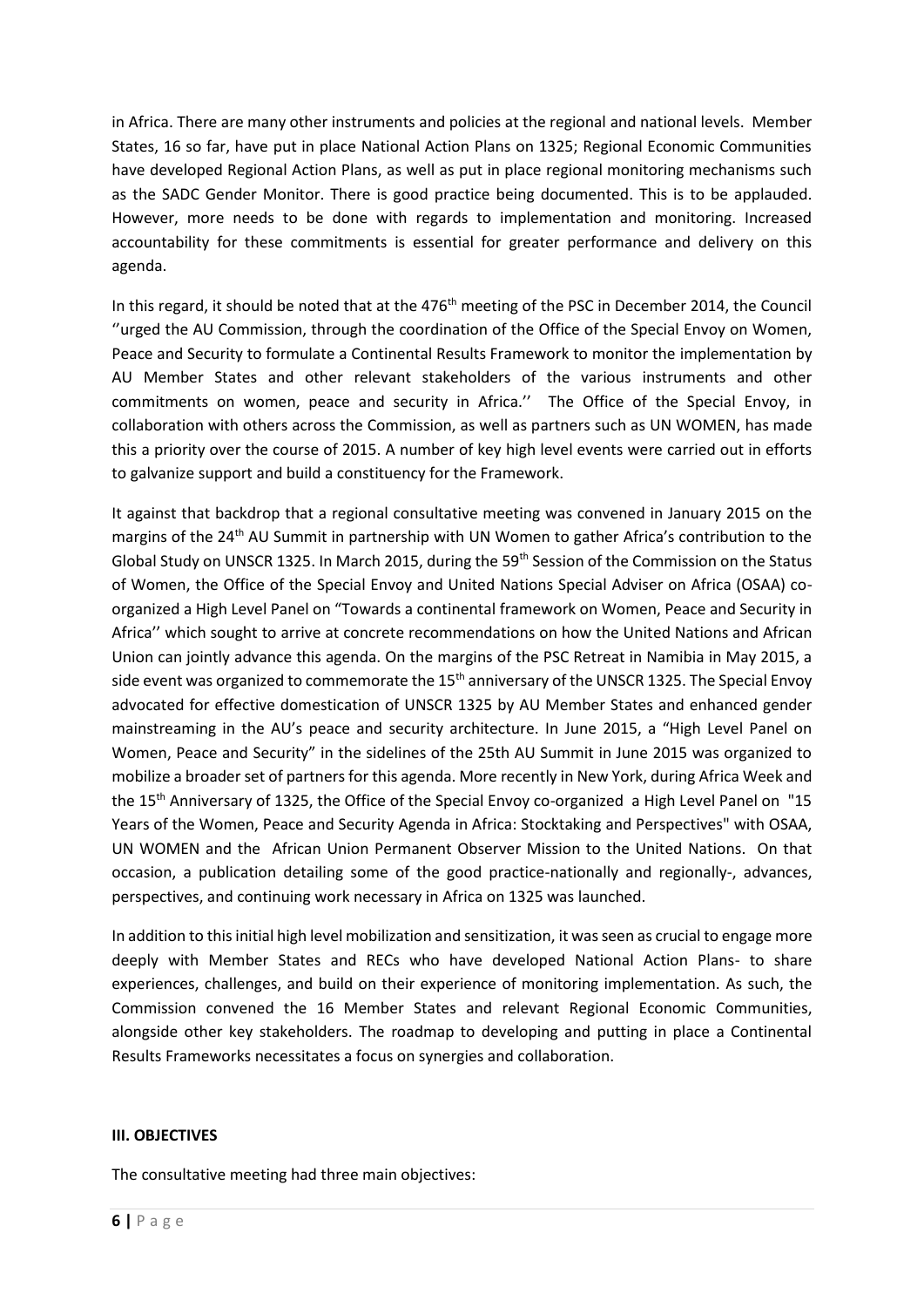- 1. Review, share, and document the experience of Member States with regards to National Action Plans on 1325, and Regional Economic Communities with regards to Regional Action Plans-including on existing monitoring frameworks and tools
- 2. Discuss challenges to implementation and monitoring of Action Plans, including in creating multi-stakeholder partnership and collaboration to drive implementation
- 3. Propose and input into a continental results framework on 1325 and broader Women, Peace, and Security commitments

### **IV. FORMAT**

The proposed consultative meeting was a two day programme structured along the following format.

- An opening session led by the Special Envoy on Women, Peace and Security to guide the deliberations.
- **Presentations by Member States that have UNSCR Action Plans on the implementation of** UNSCR 1325 and other related instruments
- **Presentations by Regional Economic Communities and Regional Mechanisms that have** developed Action Plans on UNSCR 1325
- Breakout sessions: These sessions to allow for more in-depth discussions amongst participants, as well as formulate concrete recommendations
- Plenary discussions: After break-out sessions, plenary sessions to allow for questions, broader input from participants, and discussion informed and provoked by the presentation. A final plenary with the aim to canvass the major issues and recommendations from the two day program
- Social media interface to create a platform to allow for the dialogue to also happen online and feed into the plenary discussions

### **V. EXPECTED OUTCOMES**

- **Enhanced constituency and partnership, at all levels, and across stakeholders, for driving and** monitoring WPS commitments compliance
- Key indicators to be used in the Continental Results Framework
- Roadmap for the development of the Continental Results Framework

### **VI. PARTICIPATION**

The meeting engaged approximately 45-50 participants, including: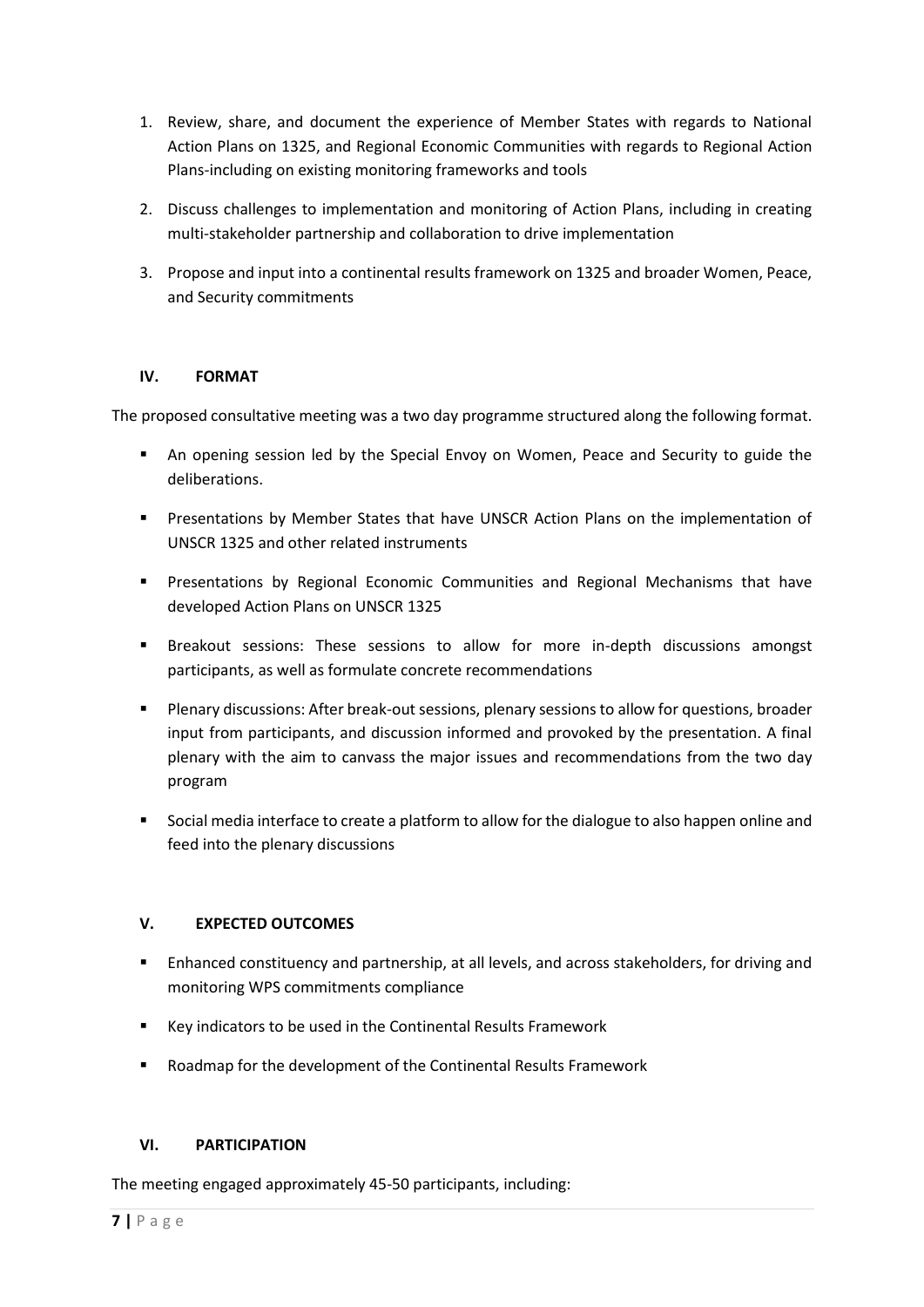- Representatives of 16 Member States with adopted National Action Plans (Ministries of Gender and/or Defense, or any relevant entity)
- Representatives of Regional Economic Communities with Regional Action Plans (Departments of Gender and/or Peace and Security, or any other relevant entity)
- Representatives of the AU Commission (Department of Peace and Security, Gender Directorate)
- Civil society, experts, and researchers/academia
- Representatives of partner organizations (UNWOMEN, UNDP)
- Representatives of partner countries funding 1325 initiatives

### **DAY 1**

### **Opening Remarks**

Opening remarks were given by Madam Bineta Diop, Special Envoy on Women, Peace and Security of the Chairperson of the African Union Commission. Madam Diop commended participants and partners present for their availability and commitment to contributing to the AU architecture for peace and security and stability in general, but specifically to the women, peace and security agenda. In her speech, Madame Diop emphasized Africa's significant efforts in the implementation of UNSCR 1325. These include the formulation of a progressive protocol to protect women human rights- the Maputo Protocol- now domesticated at local level, conflict prevention measures during elections, women and citizen movement that are contributing to create enabling environment for peaceful elections and putting in place early warning and early actions responses. However, she stressed that more needs to be done to transform political will into concrete actions and put in place measures to address emerging issues such as religious extremism and terrorist movements such as Boko Haram and Al-Shabab.

Remarks were also made by the UNDP representative, Madam Odette Kabaya on behalf of the UNDP Regional Director, Mr. Mothlana, reiterating that more needs to be done with regards to implementation and monitoring of UNSCR 1325. In her remarks, Madame Kabaya stated that this consultative meeting is crucial to engage more deeply with Member States and relevant Regional Mechanisms who have developed Action Plans - to share experiences, challenges, and build on their experience of monitoring implementation. The roadmap to developing and putting in place a continental results framework necessitates a focus on synergies and collaboration. The continental results framework will strengthen relevant institutions' accountability and further improve social cohesion through inclusive and effective participation of both men and women. Increased accountability for these commitments is essential for greater performance and delivery on this agenda.

The Director of the Women and Gender Development Directorate of the African Union Commission assured the participants of the African Union's commitment to increase women's representation in post-conflict governance, improve government responsiveness to sexual and gender-based violence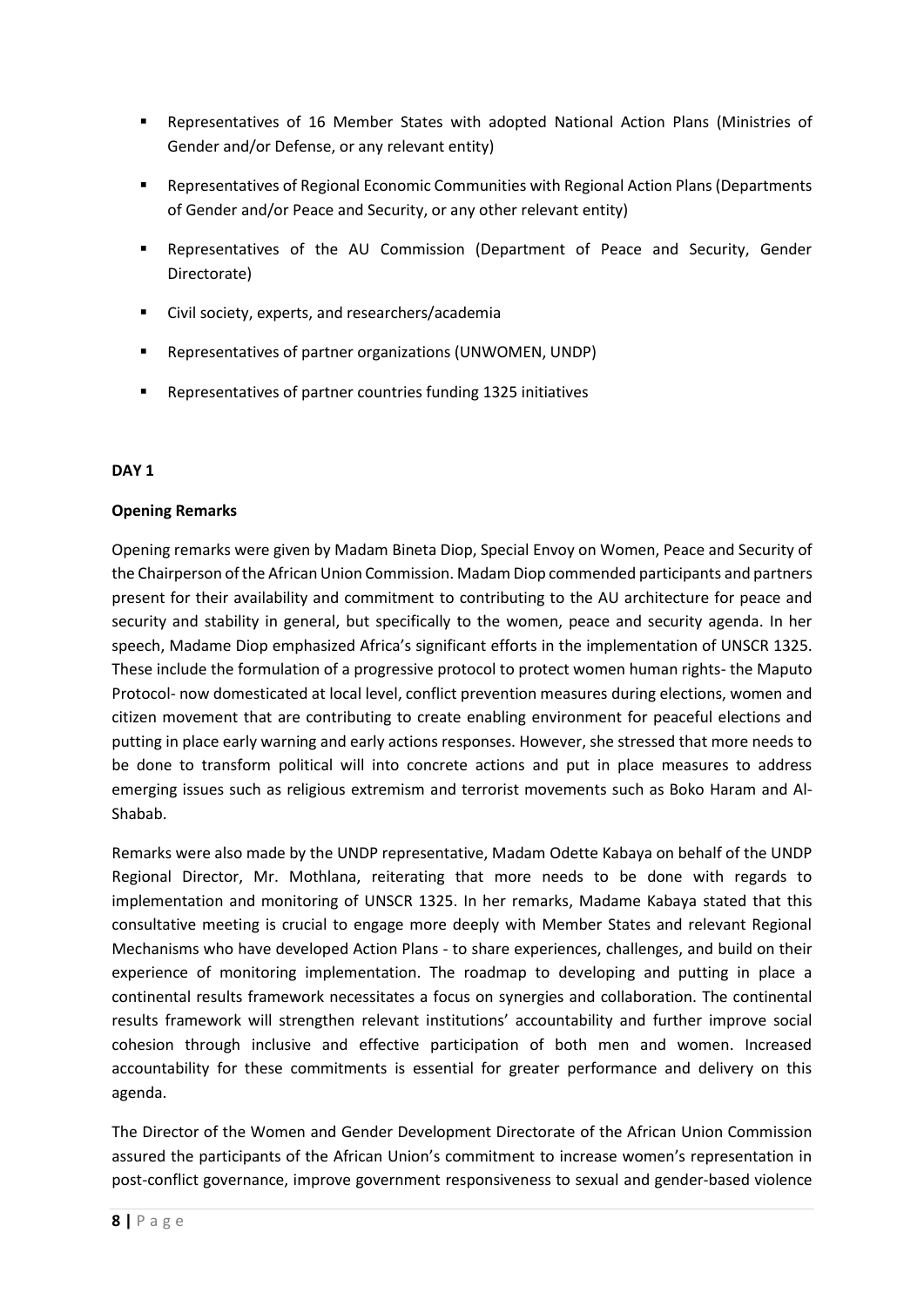against women, secure women's economic and social rights during early recovery phases, design reparations for women's economic empowerment, incorporate gender budgeting in post-conflict financing arrangements, and prioritise gender equality in the security sector.

### **National Perspectives on 1325 National Action Plans**

### **Session 1: Burkina Faso, Burundi, Togo, Liberia, Nigeria**

### **Burkina Faso**

The country adopted a NAP for the implementation of UNSCR 1325 and 1820 in December 2012. The action plan is built around four pillars, namely: women's participation at all levels in decision-making, protection against GBV, prevention, and the integration of gender in peace keeping operations.

In the implementation of the NAP, institutions and desks have been created. The Ministry of Gender Affairs has led this process, working in close collaboration with the Ministry of Defence. In every unit of the army, there is a secretariat in charge of monitoring gender issues. Other Ministerial departments have also created gender promotion units.

The implementation of the NAP also involves policy and legislative formulation and reform efforts. For example, a law on gender quotas has been adopted to secure at least 30% of parliamentary seats for women, in addition to another on the prosecution of GBV perpetrators. Some existing laws, such as the one on the status of the national defence forces has been modified to allow the recruitment of women in the army.

The Ministry of Gender Affairs is responsible for reporting on implementation of the NAP and is doing so in collaboration with CSOs, NGOs and some UN agencies. There is a budget for implementation of the NAP that is in principle financed by the government.

The key achievements of this current NAP include a gender sensitive constitution; the creation of a Ministry of Gender Affairs, the adoption of the National Gender Policy and the adoption or modification of various laws and policies, as well as the increase of women's representation in peace keeping operations.

A new NAP will be adopted in 2016 based on the evaluation of the first NAP and will integrate a stronger commitment by the government to fund the NAP, the improvement of women's participation in the army and the translation of all documents related to WPS in all national languages.

### **Burundi**

Burundi adopted its NAP to cover the 2012-2016 period, around the four pillars of UNSCR 1325 namely participation, prevention, protection, and recovery**.** This NAP has brought about a number of achievements, including the adoption of a law securing 30% of women's representation in parliament, the creation of a mixed steering committee gathering Ministers and CSOs, the adoption of anti-GBV laws, and the creation of a coordination body and gender units in all Ministries.

Women's representation in the defence and security forces has improved and more than 1,200 members of the military have received gender training. Measures are taken to encourage women's enrolment in the army.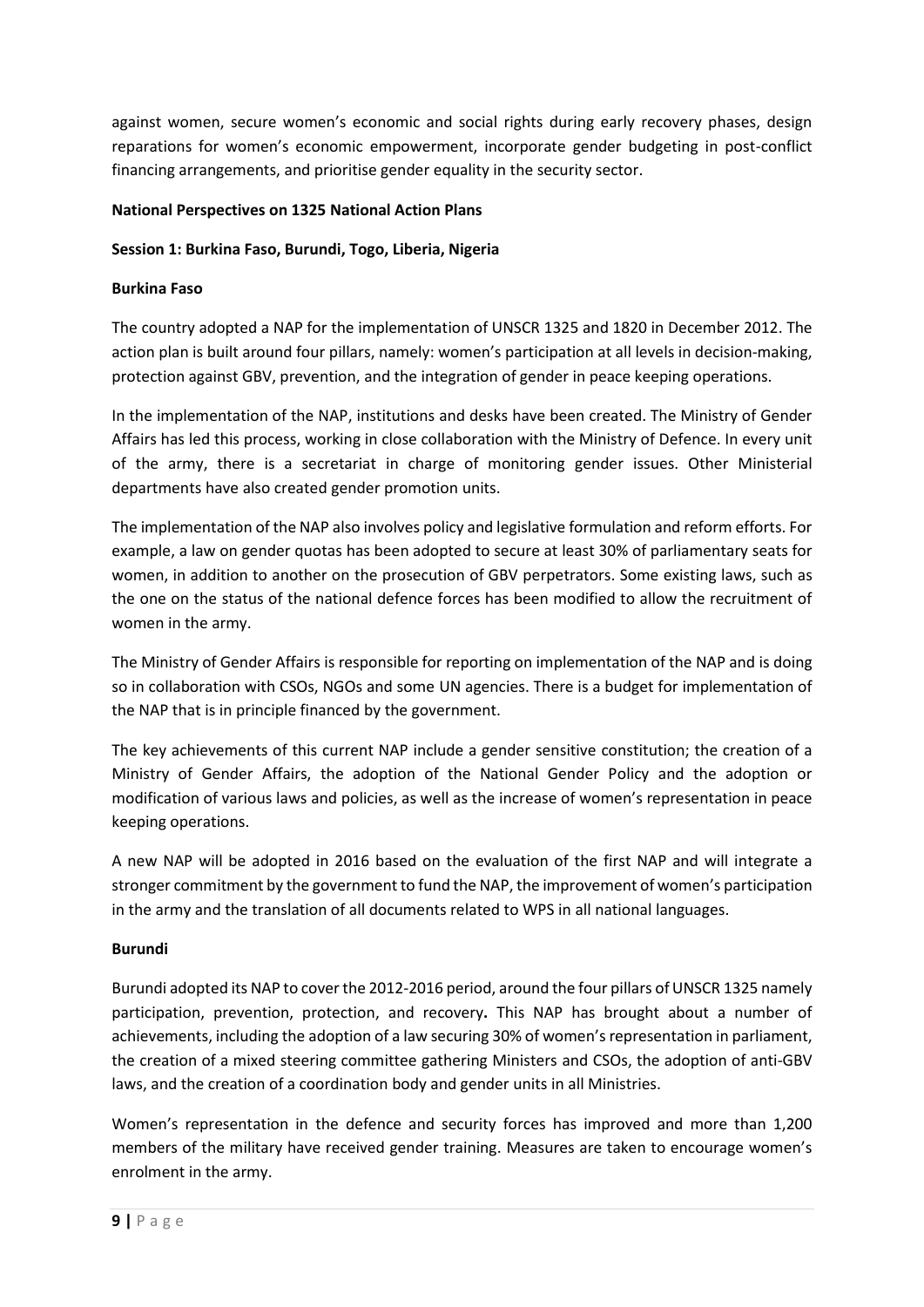Despite these achievements, many challenges persist due to the lack of funds and a legal framework which still requires reform. For all these challenges, advocacy actions are planned to improve the situation in the country.

### **Togo**

The NAP has been adopted for five years and has to be evaluated twice, a mid-term evaluation after two years and a final evaluation after the fifth year. The general objective of the NAP is to increase women's participation in decision-making positions, specifically in conflict prevention, conflict management and resolution, and peace building.

Many activities are been implemented under the NAP, including the domestication of UNSCR 1325 and its ownership by various stakeholders, advocacy actions targeting increased government funding for implementation, developing a culture of peace and dialogue, increasing women's participation in security and defence forces and in peace keeping operations, as well as combating GBV.

Many positive results have been achieved in Togo. Key among those results are greater sensitization and collaboration through trainings and workshops on WPS, the translation of documents in local languages, the creation of a newsletter on WPS, support to women soldiers organization, radio broadcasts, and the creation of a research centre on WPS. A multi-stakeholder committee on UNSCR 1325 implementation has also been established, composed of CSOs and various Ministries, and will formulate a resource mobilization strategy in collaboration with UN agencies and regional organizations.

#### **Liberia**

Liberia became the first country to domesticate UNSCR 1325 in 2009 by developing a NAP. The Liberia National Action Plan (LNAP) is divided into four pillars: protection, prevention, participation and empowerment and promotion. Successes recorded to date include the development and implementation of the National Gender Policy, the development and institutionalization of the national security strategy, implementation of a policy to achieve 20% women's representation in security sector institutions and the creation of a UNSCR 1325 unit within the Ministry of Gender, Children and Social protection to ensure its implementation across all government sectors. However, there is limited awareness on the LNAP and UNSCR 1325, as well as budgetary support for 1325 activities. This inadequate funding has resulted in a limited amount of safe homes across the country and presence of security officers within hard to reach areas. Recommendations proposed by Liberia to ensure full implementation of activities under UNSCR 1325 include increased budgetary allocation and support for UNSCR 1325 activities, establishment and full functioning of gender desks across line ministries and agencies and the involvement of the private sector in UNSCR 1325 activities.

### **Nigeria**

The National Action Plan for 1325 is built around the pillars of prevention, participation, promotion, protection and prosecution. The National Steering Committee and a National Monitoring Committee were established as part of 1325 implementation. A process has begun to merge the National Monitoring Committee into the National Steering Committee. The Violence Against Persons (Prohibition) Act which was a major outcome of NAP implementation was passed into law on 25th May 2015. The establishment of sector specific gender policies for the Nigerian Police and the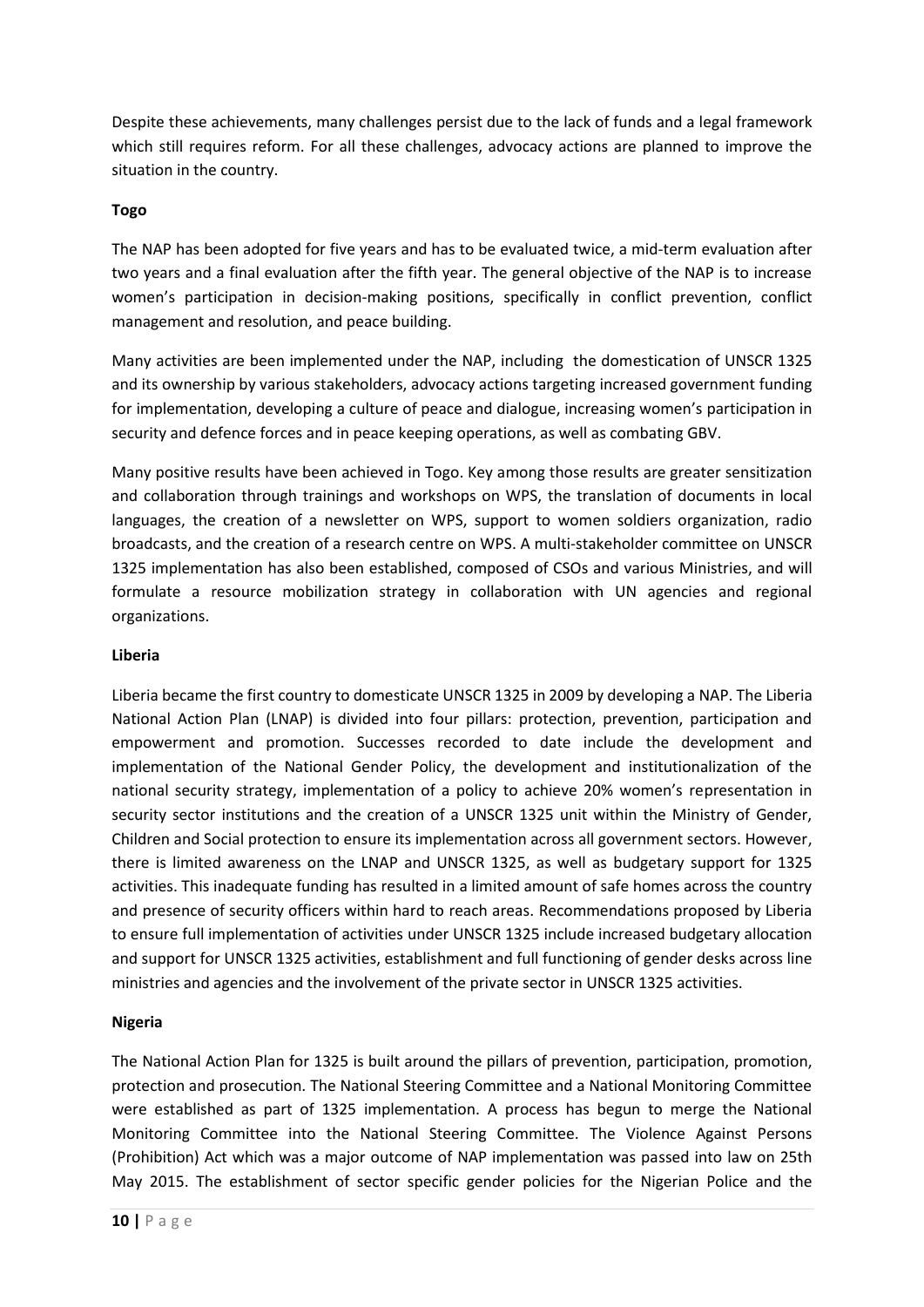Independent National Electoral Commission has been major boosters for 1325 implementation. A monitoring template has been developed and tested to facilitate monitoring and reporting of 1325 NAP and a National Monitoring Committee had existed between 2014 and 2015 to enable appropriate monitoring on 1325 NAP. Challenges in implementing UNSCR 1325 include inadequate funding that has limited the execution of some NAP related activities and the wide expanse and geographical diversity of Nigeria that has prevented the speedy implementation of NAP activities. Disturbing trends which were not envisaged at the time the NAP has formulated have emerged such as the wide-scale abduction of women and girls and their use as suicide bombers.

### **Discussion Points**

The discussion focused mainly on how to leverage results at both a strategic and operational level in order to address gaps and ensure that the ordinary woman at the grassroots level benefits from the implementation of UNSCR 1325.

- Need for streamlining of NAPs into state institutions in order for organs to own the implementation (Integration).
- Greater collaboration between national institutions in charge of the WPS agenda and the need for more synergistic action between the Ministries of Gender Affairs and the Ministries of Security and Defence.
- Greater investment in implementation institutions in order to strengthen and move commitments into actionable results
- The use of religious and traditional leaders to sensitise communities in countering violent extremism
- Need for the evaluation of the socio-economic status of women at the grassroots level in order to measure the impact of activities being implemented under UNSCR 1325
- The adverse impact of conflict on implementation: In response to a question on whether the women of Burundi are able to raise their voice given the current problems with freedom of speech, **Burundi** highlighted that the current political instability is not conducive for women to speak out at the moment; in addition many financial partners that were supporting the implementation of the UNSCR 1325 have suspended their assistance due to the crisis
- Liberia spoke on how they are successfully using existing networks of women's organisations, traditional councils and organisations to monitor the implementation of UNSCR 1325 and assist with information dissemination at the local level. However there is need to increase resource allocation to increase the involvement of women in implementation.
- **Nigeria** pointed out that given the large geographical area that needs to be covered it has resorted to training women at the grassroots level to talk to their children on the issues of terrorism and extremism as part of their counter terrorism efforts and the domestication of Federal Laws to State levels for improving lower level reach. The country has also started admitting women in the cadet scheme in order to put women at the forefront of helping other women. Nigeria has also set up a steering committee to bring actions together to strengthen the implementation of UNSCR 1325 by monitoring and reviewing the NAP
- Togo is taking measures to ensure that women have access to legal representation in case of Gender Based Violence so that they have access to justice under the National Justice Policy as part of their programs for providing judicial and financial assistance.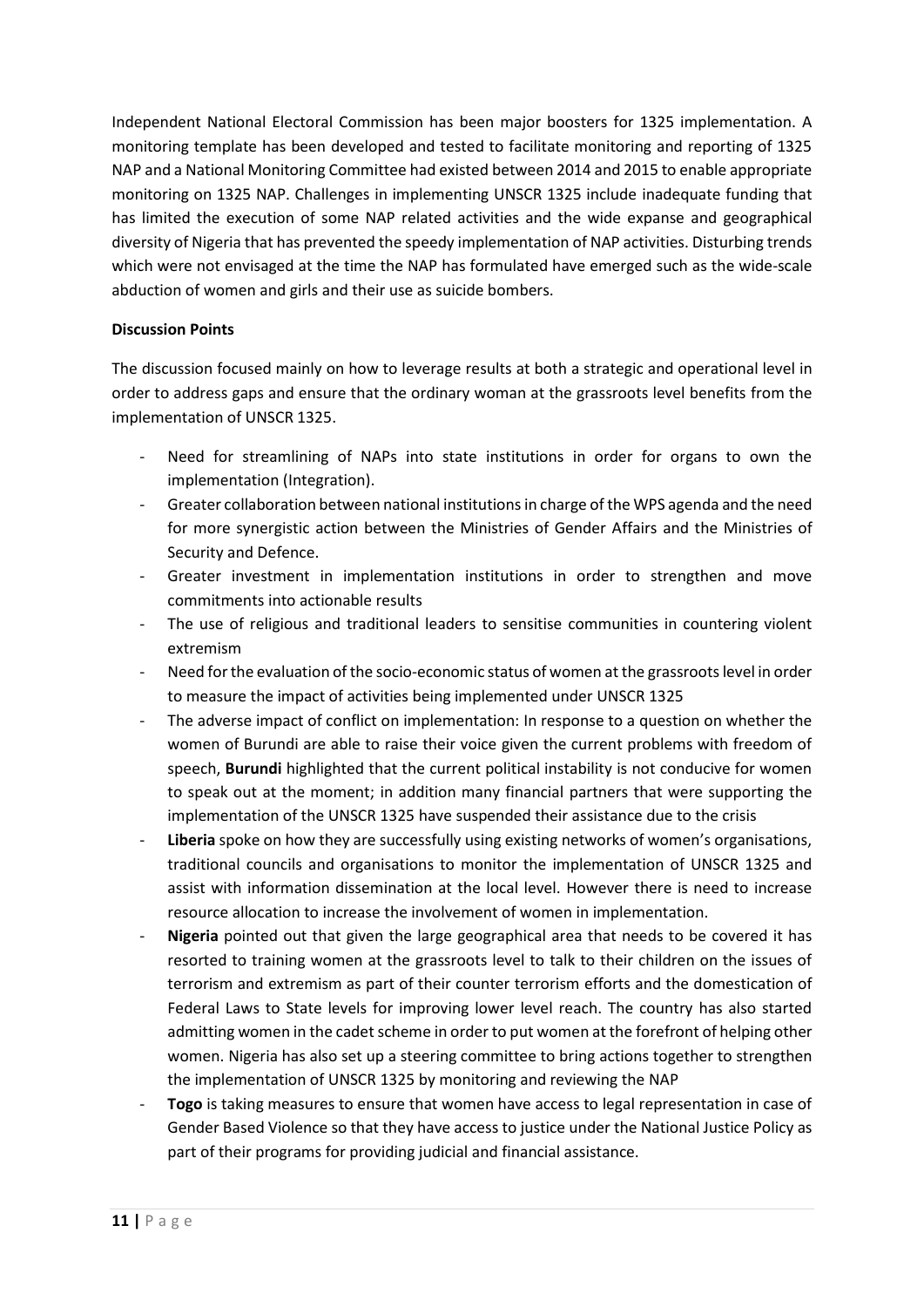On the issue of GBV, Burkina Faso also shared their experiences of 2011 when many women were raped during the political instability and how they assisted by opening centre to care for affected women. They also sought the assistance of the Association for Women Lawyers and the Police in order to seek justice. To date, a law relating to the prevention of violence against women has been passed.

### **Recommendations**

- Need to address new threats of terrorism, extremism, climate change, cyber criminality as it relates to women and the implementation of UNSCR 1325
- Come up with alternative and innovative models of resource mobilisation
- Integration and greater involvement of other line Ministries in the implementation of UNSCR 1325
- Institutionalizing advocacy and gender mainstreaming
- Implementation of UNSCR 1325 in a way that brings results for the woman on the ground
- Use of cultural and religious structures in sensitising communities on UNSCR 1325

### **Session 2: DRC, Guinea, Namibia, Mali, Djibouti**

### **DRC**

For DRC, the integration of gender is critical for the efficiency of the security services, which is why these services are currently reformed to take into account the specific protection needs of women in their day to day work and particularly during conflicts. The NAP has 10 pillars and was designed in 2010 under the leadership of the Ministry of Gender with the collaboration of the Ministry of Defence, which has created its own strategic plan for the implementation of UNSCR 1325. This strategic plan has achieved many results which include:

- Adoption of a plan for combating GBV, as well establishment of an implementation committee
- Formulation of a plan to combat children's enrolment in armed groups
- Creation of mixed technical working group to facilitate collaboration.

The participation and promotion of women in the army is also being enhanced with 3 women appointed at the rank of general and many others achieving more senior positions. All these achievements have been made with the support of various partners but challenges remain such as the lack of funding, the lack of appropriate legal framework, the limited number of women in the army and lasting stereotypes around gender issues. To overcome these obstacles there is a need for more financial and technical resources and greater collaboration between all the stakeholders to support the existing efforts for more results.

### **Guinea**

Guinea started the implementation of UNSCR 1325 in 2006 with the first strategic plan 2006-2012 which tried to integrate gender issues in all ministerial departments. A second strategic plan based on the results of the review of the first one has been adopted to cover the 2013-2018 period. Key among the achievements, include the increase in the number of women in public administration, the training of 1200 public officials on gender responsive budgeting, and the creation of a gender unit in the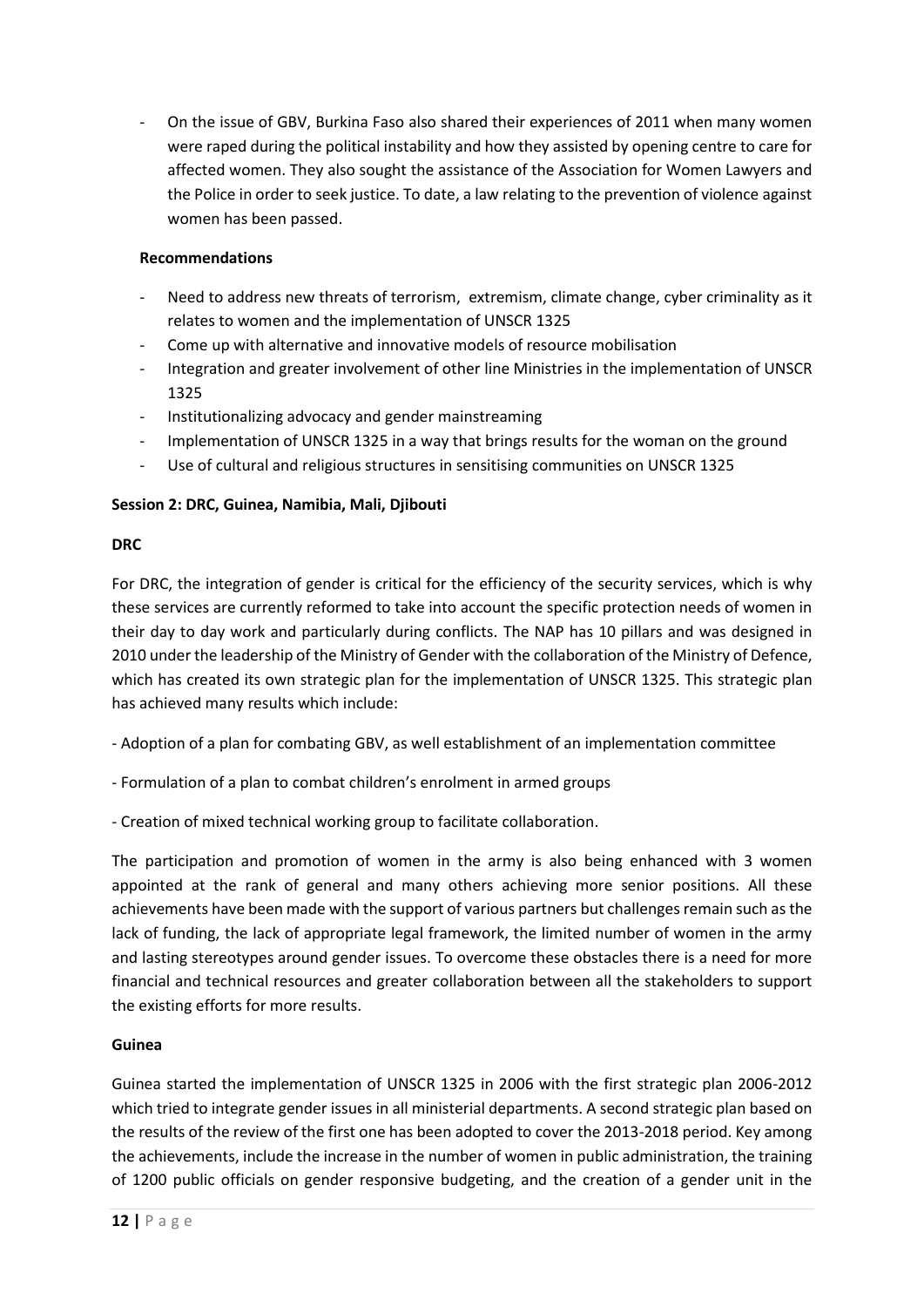Ministry of Planning among others. With the Ebola epidemic, the number of GBV cases increased in the country.

All these initiatives have been undertaken in close collaboration with the defence and security forces to ensure that women are involved in conflict prevention, peacebuilding, and reconstruction. Resources have been mobilized to train more than 2000 members of the police on prevention and protection against sexual violence. CSOs are very active in the implementation of UNSCR 1325 in Guinea with many initiatives such as the creation of monitoring committees during electoral periods. There is also an official annual commemoration of UNSCR 1325, which mobilizes women on this agenda, particularly those living in rural areas.

There is currently 25% women's representation in the national parliament, which indicates an increase in women's representation in decision-making positions. The main challenge in Guinea is insufficient funding for gender initiatives, but it is hoped that partners will be able to assist in this regard.

### **Namibia**

It was recalled that it is Namibia who proposed UNSR 1325 when the country was chairing the UNSC, but acknowledge that there is still GBV in the country.

For the implementation of UNSCR 1325, Namibia has chosen an integrated approach and the emphasis is on participation, protection, and relief and recovery in relation to peace building and disaster management. Many mechanisms and policy frameworks have been put in place, such as the gender policy followed by the national gender plan of action. The country has adopted gender responsive budgeting and organized trainings for Ministers on gender mainstreaming. The Ministry of Defence is responsible for the implementation of UNSCR 1325 in Namibia's security sector and peacekeeping forces. It has achieved a high level of women, 29%, in peace keeping operations. Data collection has also improved and many initiatives such as the establishment of a Defence Center of Excellence is expected to improve the situation.

### **Mali**

The NAP on UNSCR 1325 was adopted in 2011 for the 2012-2014 period; but in 2012 Mali face a crisis with many GBV reported. This prompted the formulation of a new NAP for 2015-2018 which was recently adopted to take into consideration the impact of the crisis and the provisions of the peace agreement signed with the rebels.

The new NAP has five priority areas: conflict prevention and gender-based violence; protection and rehabilitation of victims; participation and representation; promotion of gender and women; and coordination, monitoring and evaluation activities. To achieve the objectives of these five priority areas, a monitoring committee has been created, chaired by the Minister of Gender and gathering all public institutions, CSOs, as well as technical and financial partners.

Many results as the commemoration of the  $15<sup>th</sup>$  anniversary of the R1325, trainings on women's contribution on peace, radio broadcasts on the same thematic were organized in addition to the adoption of a law of quota for women in the national parliament. A budget on the NAP was also elaborated. Other activities as the translation of all documents related to WPS to reach women in rural area, the establishment of local networks and a good system of data collection and planned.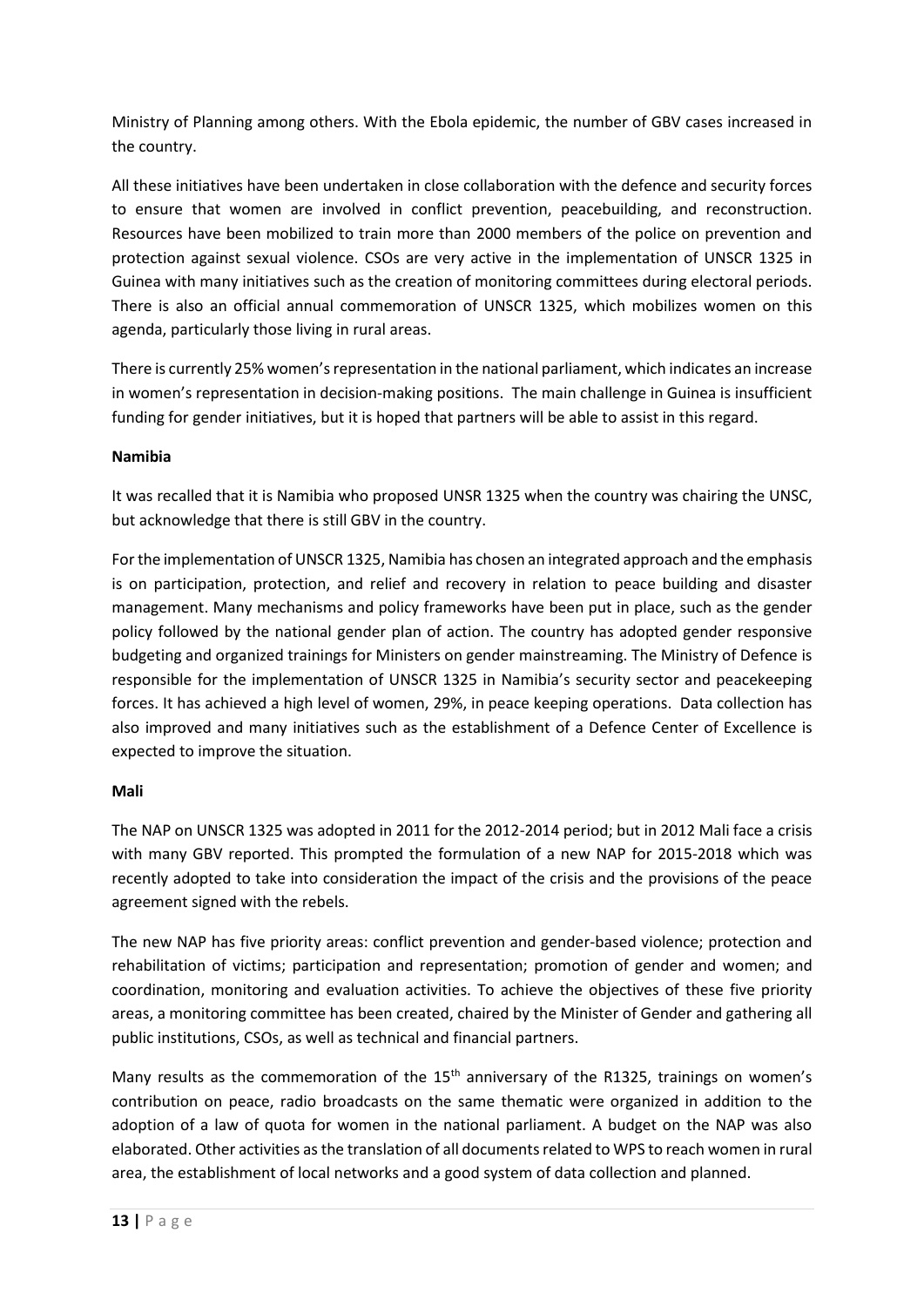But challenges such as the continued low participation of women in peace building and peace keeping, and the fact that the budget of the NAP is not part of the national budget hamper implementation.

### **Discussion Points**

The discussion focused on the work being done to ensure necessary legal approaches and focus on results based implementation.

- Importance of working with women lawyers in supporting the implementation of UNSCR 1325
- Ensure public awareness using all kind of media and simplifying documentation so that local people can understand the objectives of UNSCR 1325
- Support community policing to ensure that law enforcement protect the people and not abuse them
- Training of ordinary people to know how to interpret the law, such as paralegals.
- Namibia shared how it is utilising a two pronged to implement UNSCR 1325 by:
	- 1. Linking UNSCR 1325 with other areas and creating synergies and maximizing on the utilisation of resources through integration
	- 2. Zeroing in on the specific pillars of the resolution by having stand-alone activities.
- Responding to the question on the appointment and promotion of women in the army**, DRC** said that the criterion for promotion is the same for men and women and based on competence. The challenge they are facing is on gender sensitive budgeting.
- **Guinea** said that emphasis is currently on the training of soldiers and addressing GBV by establishing centres for GBV survivors.
- **Mali** is working with various ministries in the implementation of UNSCR 1325 under the leadership of the Ministry of Gender.

### **Recommendations**

- Gender budgeting is a useful tool to address the issue of financing for gender
- There is need to have synergies with the security sector.
- Mechanisms for addressing GBV not just in conflict and but also non-conflict situations are important
- Having an effective two pronged approach by mainstreaming and stand -alone activities.
- Need to focus on prevention activities at the grass root level to counter violent extremism and the recruitment of women
- Context is very important hence the need to extend actions beyond the army and involve all the security forces

### **Session 3: Uganda, Rwanda, Senegal and Sierra Leone**

### **Uganda**

Uganda has 3 main instruments on WPS agenda, namely UNSCR 1325, UNSCR 1820 and the Goma Declaration. The NAP has five priority areas: legal and policy frameworks; improved access to health facilities, medical treatment and psycho-social services for GBV victims; women in leadership and decision-making; prevention and elimination of GBV; and budgetary allocation for implementation.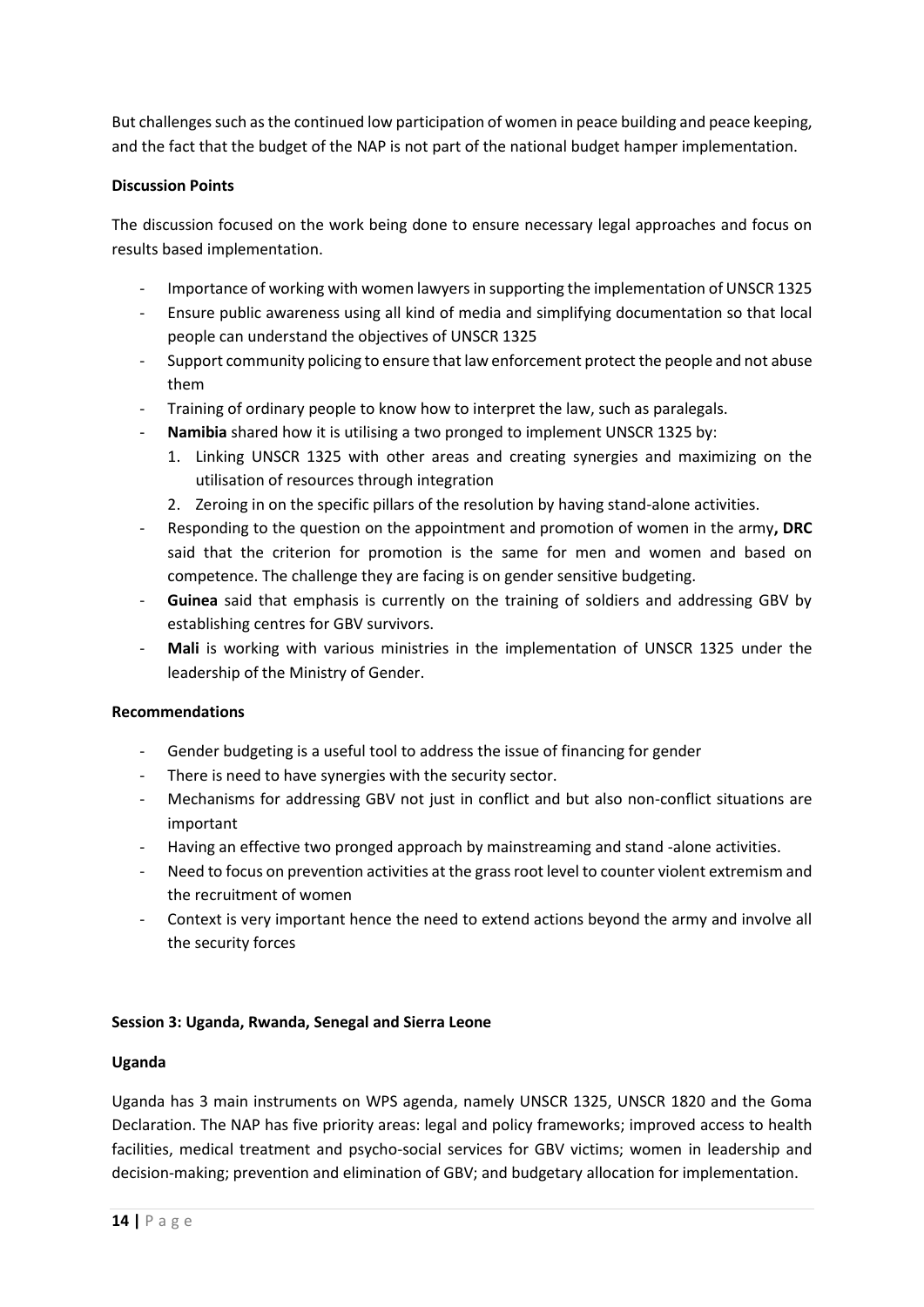Based on these instruments and under the NAP, institutional mechanisms have been created such as local peace committees, decentralized medical services to support GBV victims, reference groups on thematic areas, national focal points on small arms, and police units on family protection. With respect to legal frameworks, the constitution is gender sensitive and there are laws against arms proliferation, FGM and other regional legal instruments. Uganda recommended integrating the reporting process in already existing mechanisms to avoid duplication.

There is no specific budget to support the NAP in Uganda but several partners as UNDP, UNHCR are supporting the WPS agenda in the country. Thanks to this support, many training sessions targeting women and police officers have been organized and women are represented in many institutions and agencies at high positions. There is also assistance provided to GBV victims and GBV shelters exist across the country.

### **Rwanda**

Development of the Rwanda 1325 NAP started with a baseline study which highlighted the main achievements since 1994 and the current challenges concerning women's role in conflict management. The priority areas are prevention of violence and conflicts; protection; participation; coordination; and peace building and women's empowerment. Rwanda was already on the path of recognizing the rights of women emerging from conflict with the coming into effect of the 1999 Inheritance Law. The enactment of this law was significant, as discriminatory cultural traditions and social norms saw many women and children disinherited of their property in the aftermath of the genocide. Rwanda stands out globally as the country with the highest female representation in parliament at 63.8%. This not only demonstrates the existing political will, but underscores a favourable gender policy towards women. Rwanda has also recorded an increase in the percentage of women in peacekeeping missions. However few women are featured in peace negotiations, though women have been instrumental in driving forward peace and reconciliation processes within their communities. Civil society should establish robust advocacy campaigns to ensure that the government and the international community are meeting their obligations to provide the necessary support and training for services at the local level.

### **Senegal**

Senegal is committed to combating GBV and the WPS agenda, and has developed several initiatives in this regard. The adoption of the NAP in 2011 is one of them, and aims to address 3 issues, namely prevention, participation, and assistance and protection against GBV.

The country adopted a collaborative approach towards implementing the NAP, involving the Ministry of Gender and the Ministry of Defence, CSOs, academics, and regional and international organizations. Women are organized in local networks and are participating in all steps of negotiation, conflict resolution, and peace building in the region of Casamance.

Sensitization and capacity building programs are developed targeting women, defence and security forces and all stakeholders on gender issues. The rehabilitation of areas affected by conflict, assistance to women victims, the creation of a specific body against trafficking, the reinforcement of the institutional and juridical environment against GBV, are examples of the concrete improvements observed. One of the major achievements in Senegal is the adoption of a law on parity, significantly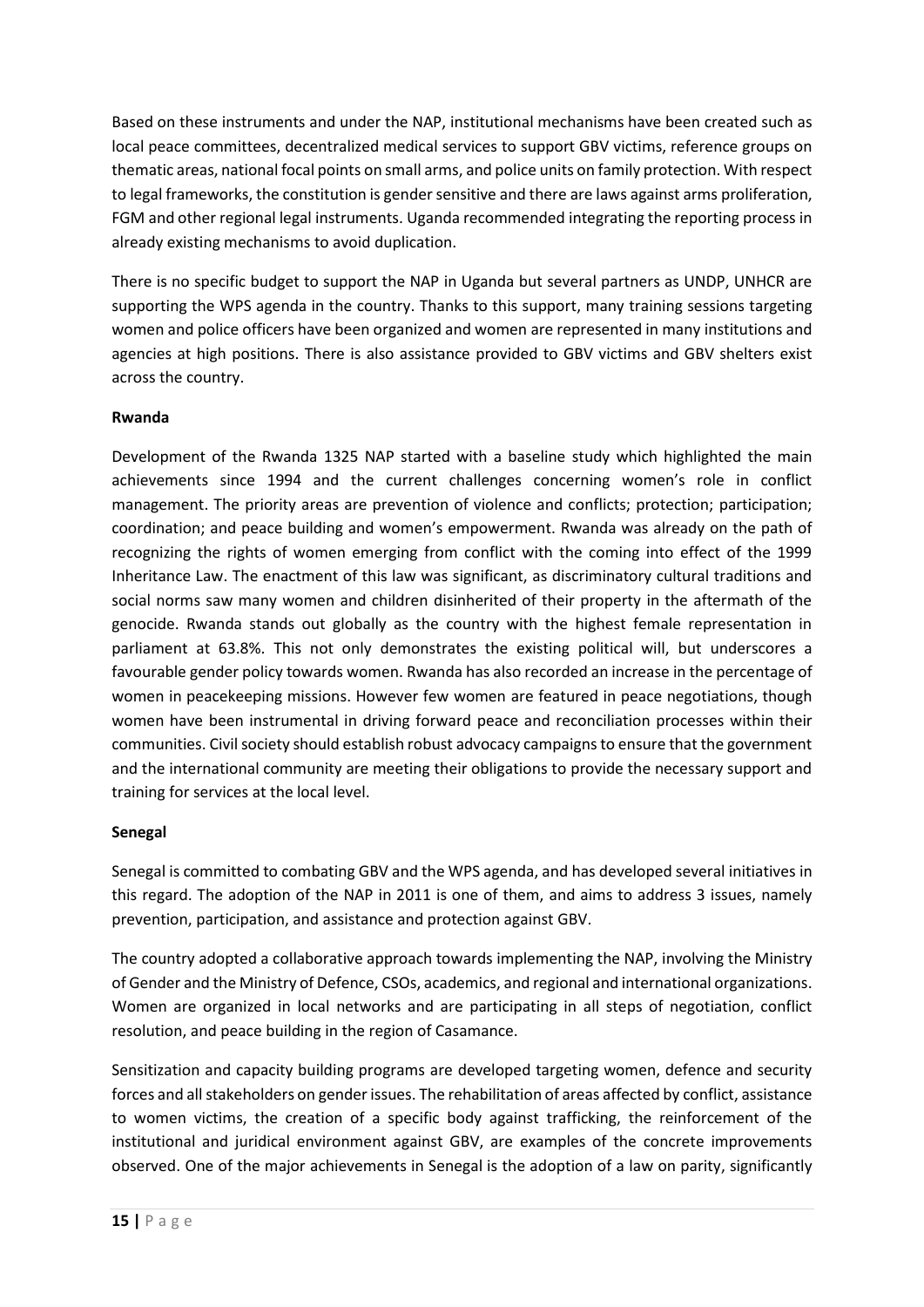improving women's representation in parliament, and also the systematic integration of gender issues in all the governmental institutions and their activities.

Challenges include the separation of gender policies from other national policies, hindering greater effectiveness. The recent national development plan holds promise because it gives gender issues a central position in its implementation.

### **Sierra Leone**

The first NAP which has five pillars namely prevention, protection, prosecution, participation and coordination, expired in 2014 and is currently under review. It will be replaced by a new one in 2016 which will be integrated to the national development plan. CSOs are very active and there is a good synergy between them and the government. CSOs have mobilized resources, and under the leadership of the government, are jointly implementing activities. The reporting and monitoring of the implementation of UNSCR 1325 has been done by CSOs. There are still a limited number of women in the security and defence forces, but there are initiatives put in place to address this and their number is increasing over time. Other achievements include assistance to SGBV victims, laws against GBV, and the establishment of collaborative, participative and inclusive implementation mechanisms. As in other countries, inadequate funding is a challenge. The new NAP will be monitored on a quarterly basis and the presenter proposed that the reporting process be in line with this.

### **Djibouti**

The country has taken many initiatives related to the WPS agenda, such as the adoption of laws against FGM, GBV, the creation of a multi-stakeholder coordination system, and the establishment of a forum on women and peace among others. All these activities are supported under the national budget. All the documents on WPS have been translated in national languages, but there is a need to involve more men for greater results and impact.

#### **Discussion Points**

- Countries need to have empirically backed achievements; statistics that measure impact need to be gathered because it is difficult to mobilise resources without demonstrating the link between policy interventions and impact.
- There needs to be alignment and rationalization of reporting mechanisms by institutions such as the RECs, AU and UN to lessen the burden on Member States
- Responding to the question of how Senegal funds its UNSCR 1325 implementation, **Senegal**  spoke of the need to have good policies backed by law and the importance of harnessing political will from Member States, because if states do not set aside a budget for the NAP, it is difficult to implement. Senegal does not have a set budget, but has budget projection and institutional change has affected their capacity to raise funds. Senegal also has a green line to easily report GBV cases, assist victims and start legal proceedings.
- In response to how **Rwanda** has managed to record progress in the implementation of UNSCR 1325 and the representation of women in leadership positions, Rwanda pointed out that there are reserved seats for women who are elected from grass roots. In aligning policy and impact, Rwanda has a gender monitoring office that monitors the implementation of UNSCR 1325 and ensures an enabling environment for reporting and one stop centres that provide holistic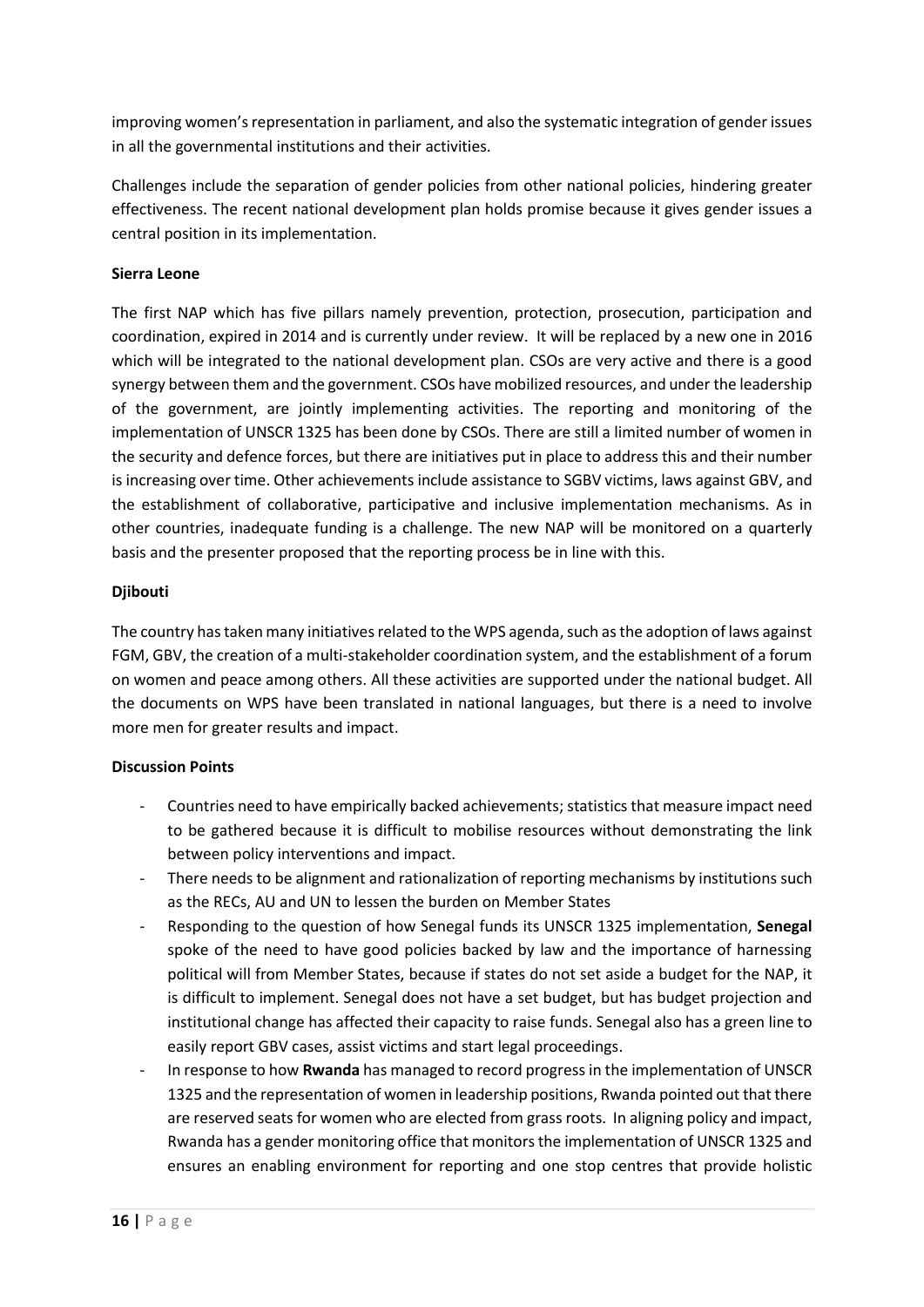services. Regarding the green number put in place to allow people to report easily GBV cases Rwanda reassured that this mechanism is not only registering reports on GBV but allow also to support the victims and to start judicial pursuits against the actors of GBV.

- On the issue of data collection, **Sierra Leone** said the police are responsible for collecting data on cases of violence against women, however very few cases have been reported due to fear of being stigmatised among other reasons.
- Uganda is using the GBV database and the Demographic Health Surveys carried out every two years to monitor all cases. Responding to why there are few women selected for peacekeeping operations, Uganda highlighted that most women do not want to join the forces because they still view it as a male domain despite the existence of affirmative action for women to join the army.

### **Recommendations**

- Importance of contextualising the implementation of UNSCR 1325 to the realities by addressing pertinent issues such as economic empowerment, land rights, and how men are affected.
- Need to integrate gender plans with national development plans to improve resource mobilization
- Need to pool resources and improve the collaboration between all the stakeholders involved in implementing the WPS agenda.
- Need to get focus resolving existing conflicts and building peace.
- Decentralizing the implementation of UNSCR 1325 to the grassroots level
- Preparedness in responding to health threats such as Ebola and HIV.
- Encourage and promote women taking up ICT related jobs to combat cyber-crimes and trafficking
- Address how climate change affects the livelihoods of women
- Integrated reporting and impact assessment
- Engage national statistics bodies in gathering and compiling data

### **Session 4: IGAD, EAC, ECOWAS and COCAFEM**

#### **IGAD**

IGAD is constituted of eight Member States, namely: Djibouti, Eritrea, Ethiopia, Kenya, Somalia, South Sudan, Sudan and Uganda. Its focus areas are structured into three pillars: Agriculture and Environment; Economic Cooperation and Social Development; as well as Peace and Security. Since its institutionalization, the Gender Affairs Program has accomplished many gender equality and women's empowerment initiatives. Among the major achievements of the program are the development of a Regional Action Plan (RAP) for the Implementation of UNSCRs 1325 and 1820. The RAP mainly focuses on women's participation and inclusion in decision-making processes on conflict prevention, resolution, management and the prevention of sexual violence against women and girls during situations of armed conflict. An IGAD Women and Peace Forum (IWPF) was also established during the April 2011 Women and Peace Conference to oversee and/or monitor the adoption and implementation of the RAP at different levels.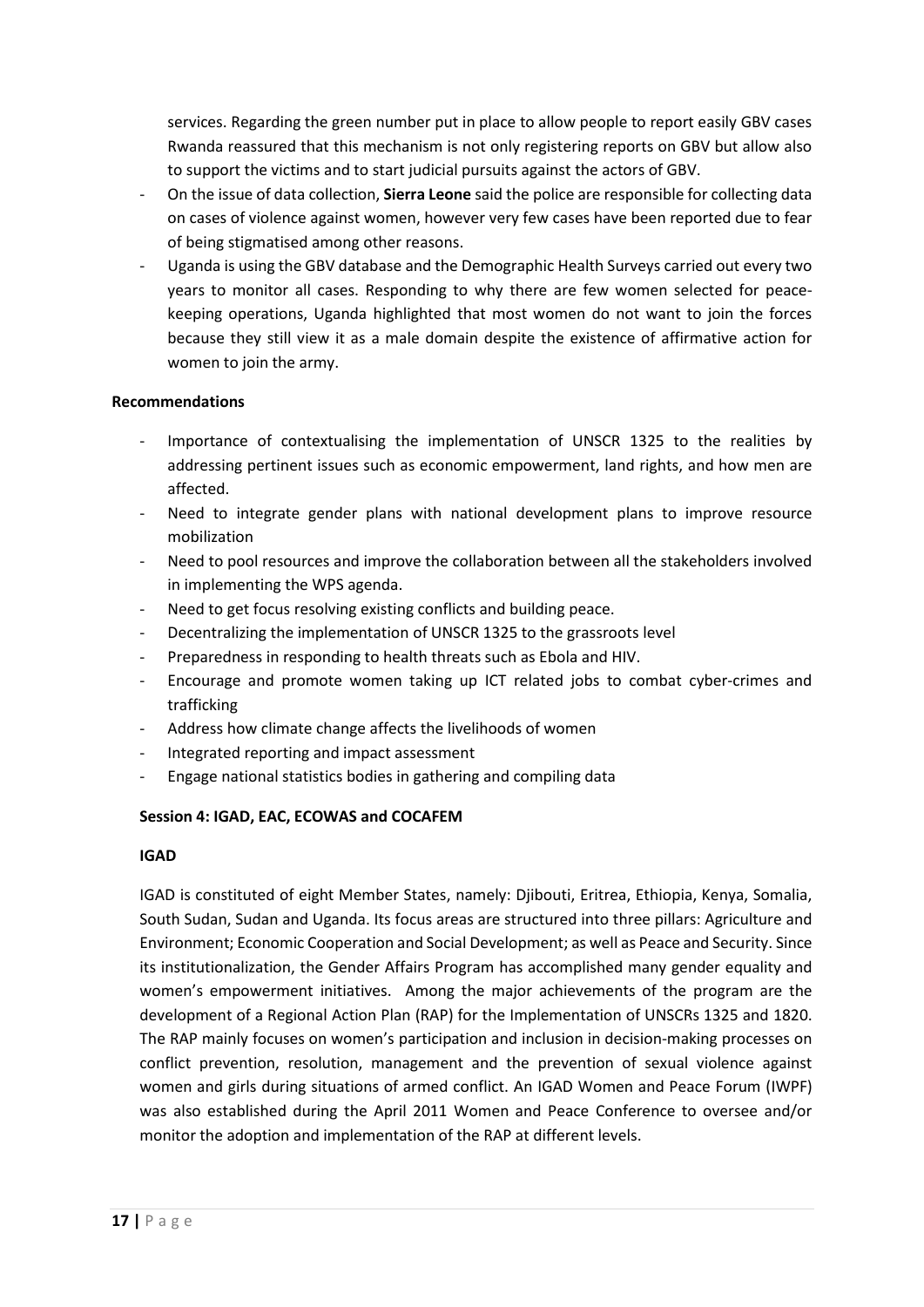Among IGAD Member States, Uganda is the only country which has developed a NAP. Kenya, South Sudan and Sudan have reported developing their respective NAPs, but have not yet endorsed them through their policy organs. The IGAD Secretariat mobilizes funds from development partners for implementation of programs/projects as Members States' contributions are meant for operational expenses. The technical support required by Member States and committed by IGAD Secretariat for developing additional NAPs and following up on the adoption of the RAP at national level could not be rendered due to a lack of funds.

### **ECOWAS**

The ECOWAS Conflict Prevention Framework (ECPF) adopted by the ECOWAS Mediation and Security Council (MSC) in January 2008 is the framework for operationalizing efforts to prevent conflict in ECOWAS Member states. To support the implementation of the ECPF, the Commission has set up an Internal Steering Committee in which the Directorate of Gender is an active member and ihas formulated a 2012-2017 Women, Peace and Security Action Plan and prepared a 3-Year Priority Plan for the Implementation of the Women, Peace and Security component. ECOWAS has a Strategic and Operational framework for the implementation of UNSCR 1325 and some of the key operational accomplishments include ECOWAS institutional mechanisms for conflict prevention and response, collaboration between ECOWAS and civil society in the design and implementation of peace and security initiatives and all ECOWAS Member states (except Cape Verde, Benin and Niger) having UNSCR 1325 NAPs at various stages of implementation with varying degree of success. ECOWAS Heads of State are constantly reviewing legal instruments to ensure gender sensitive provisions. In spite of some challenges, there have been concerted and accelerated efforts by ECOWAS and partners to ensure the mainstreaming of gender and women's concerns in the entire peace architecture in the region.

### **EAC**

Currently the EAC has a Peace and Security Unit which coordinates implementation of peace and security initiatives. There is also a Gender Unit which oversees gender mainstreaming across all EAC sectors. The Peace and Security Unit and Gender Units are jointly working on implementation of 1325 at the regional level. The implementation framework proposes the establishment of a Gender Desk with a gender expert within the Peace and Security Unit to oversee implementation of 1325 in the EAC Region. This proposal is yet to be considered by the relevant policy organs. The proposed implementation framework has an in-built monitoring and evaluation mechanism based on a clear logical framework with specific deliverables and timeframes. Key partners in implementing the 1325 Action Plan have been identified in the RAP from governmental and nongovernmental sectors based on the EAC maxim of 'people-centred, private-sector driven integration'. The Implementation Framework is yet to be considered by the Joint Meetings of the Sectoral Councils on Cooperation in Defence, Interstate Security and Foreign Policy Coordination. Once considered by this key policy organ, it will be subjected to the Council of Ministers as it has far reaching financial implications. The decision of the above captioned policy organs will thus provide a clear way forward on how 1325 will be implemented at the EAC level.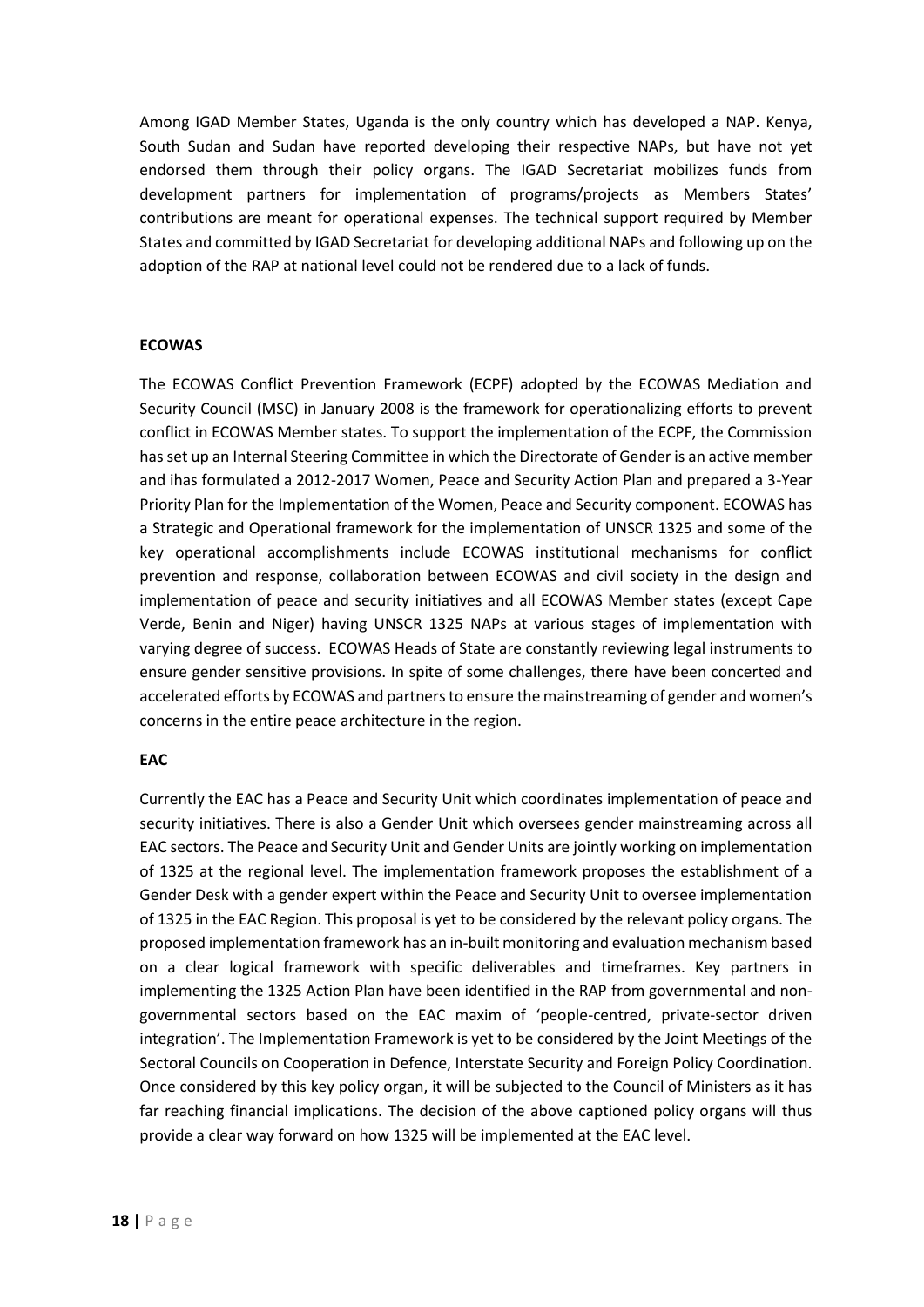#### **COCAFEM**

COCAFEM is a regional civil society umbrella organization engaged in Burundi, DRC, and Rwanda, with more than 1,800 members. Its areas of intervention include encouraging women's participation and leadership, promoting women's economic empowerment as well as gender equality, and undertaking advocacy and conflict resolution activities. COCAFEM 's presentation focused on the contribution of CSOs to the implementation of UNSCR 1325.

Many activities have been carried out in line with UNSCR 1325 implementation, including the organization of conferences, trainings, and workshops on WPS; organization of commemorative activities related to gender; translation of documents on WPS in local languages; communication and advocacy actions; actions against GBV, including assistance to victims; research on discriminatory laws against women, and the publication of annual reports on gender issues.

Nevertheless, COCAFEM faces many difficulties in the implementation of UNSCR 1325; among these challenges include the poor involvement of women in decision-making processes and conflict resolution, the lack of consultation at the regional level with CSOs, and the lack of funding for implementation activities.

COCAFEM stressed the need to improve the collaboration between governments and CSOs, encourage men to be more involved in gender issues, collect data in partnership with national institutions on GBV, and document and disseminate good practices.

COCAFEM is planning to publish a regional report on the implementation of UNSCR 1325 alongside the organization of a regional meeting on the domestication and the implementation of this resolution; the organization in the 3 countries in which it operates of intergenerational dialogues on WPS and conflict resolution; and the launch of a zero tolerance campaign on GBV.

### **Discussion Points**

- **EAC** spoke on the under representation of women in the Peace and Security Council which is supposed to have one-third representation. The women hold decision making positions at country level but are not there at regional and continental levels.
- **IGAD** highlighted the need to operationalise the conflict response mechanism to inform on potential conflicts and have a full time gender expert to work on follow up of the Security Council Resolution. IGAD also highlighted the limitations that RECs face in resource mobilisation by going through the Peace and Security Council and having no budget allocations from Member States. IGAD proposed having dedicated funding for Gender, Peace and Security initiatives.
- **ECOWAS** reiterated the need to seek new strategies for resource mobilisation and integrate UNSCR 1325 with other programs. ECOWAS also pointed out the need to synergise meetings on UNSCR 1325 and see how Member States can be assisted in involving the private sector in resource mobilisation.
- **COCAFEM** is currently made up of Women Associations from Great Lakes Region and were encouraged to open branches and secure members in different countries that are involved in advocacy for the empowerment of women.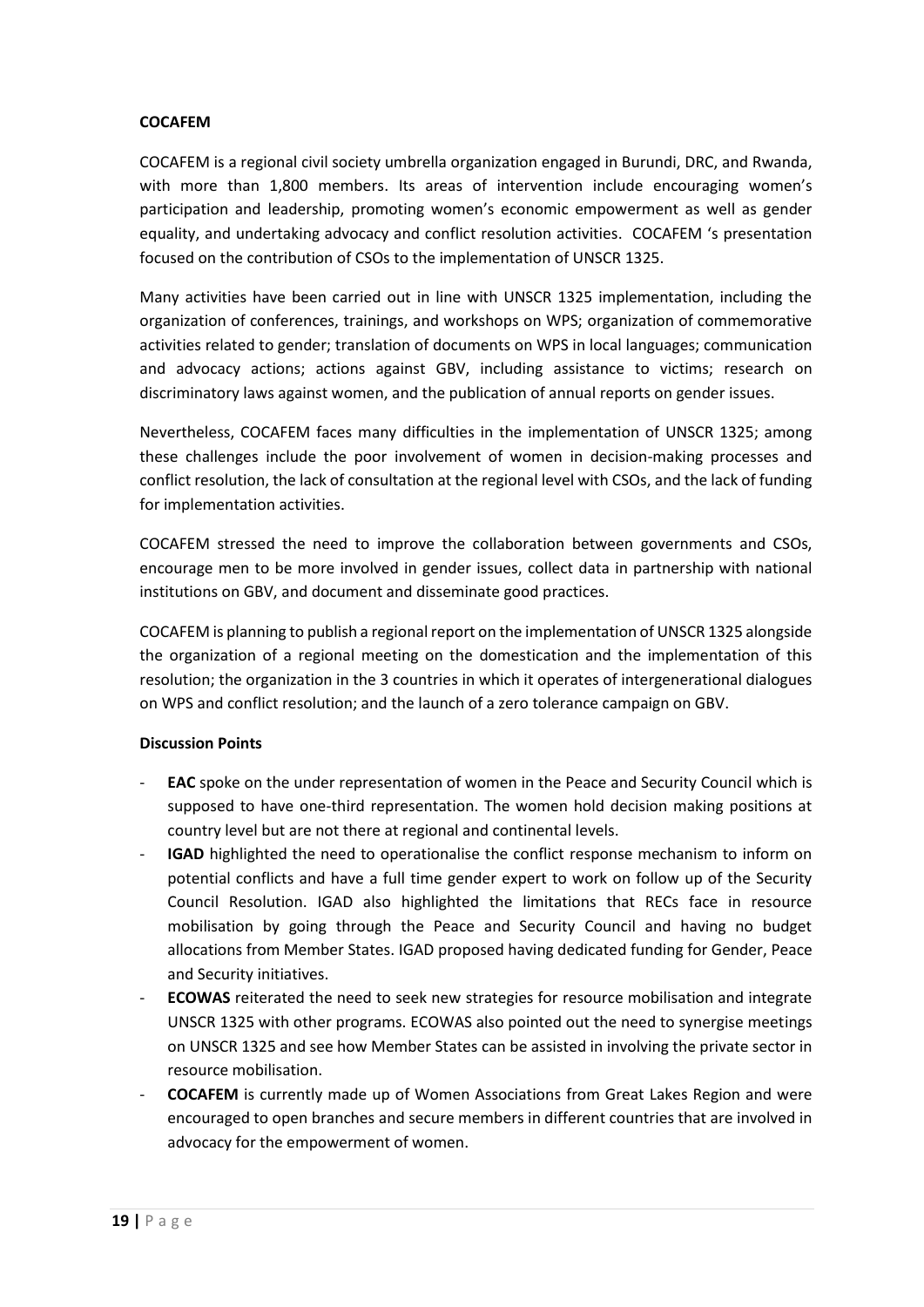### **Recommendations**

- Strategic documents and institutional frameworks need to be translated into tangible results.
- Engage in people centred approaches taking into account the objectives of Agenda 2063- The Africa We Want.
- Engage the private sector and look beyond the same donors by tapping into alternative sources of funding.
- Address issues of conflict induced displacement and migration
- Enhance coordination and documentation of UNSCR 1325 activities.
- Emphasize the importance of civil society organisations in implementing UNSCR 1325

#### **DAY 2**

#### **Developing the Continental Results Framework**

Key parameters were as follows:

Two levels: National and Regional

- Capturing national and regional/continental efforts and outcomes
- Consisting of four pillars: Three thematic, and one cross-cutting
- Combination of legal/policy outputs, institutional mechanisms, process/performance
- Framework timeline over 10 years in the spirit of Agenda 2063's first 10-Year Implementation Plan
- Targets for 2015 and 2025
- Establish a minimum base to capture performance on the WPS agenda, while being cognisant of diversity of Member State contexts and priorities
- Setting out the different roles of actors at different levels
- Development of reporting guidelines

#### **Group Sessions**

The main task of the exercise was to review the outputs and indicators for the draft framework. Some of the key components that participants were urged to take into consideration was data collection and capacity building for countries. After the sessions, the 3 groups gave presentations on the amendments to the draft framework. The groups agreed that presentations be sent to all participants to make contributions before being finalized within 2 weeks.

#### **Conclusion**

The closing ceremony included the reading of a summary report by the Rapporteur and speeches by UN Women Representative, the AUC Director of Gender, UNDP Representative, ECA Representative and the Special Envoy on Women, Peace and Security. In her closing remarks, the UN Women Representative, Ms. Letty Chiwara said that UN Women will be working with Ministries of Gender to ensure that there is improved collaboration with Ministries of Defence and that gender budgeting and funding for the women, peace and security agenda remain a priority. She pledged UN Women's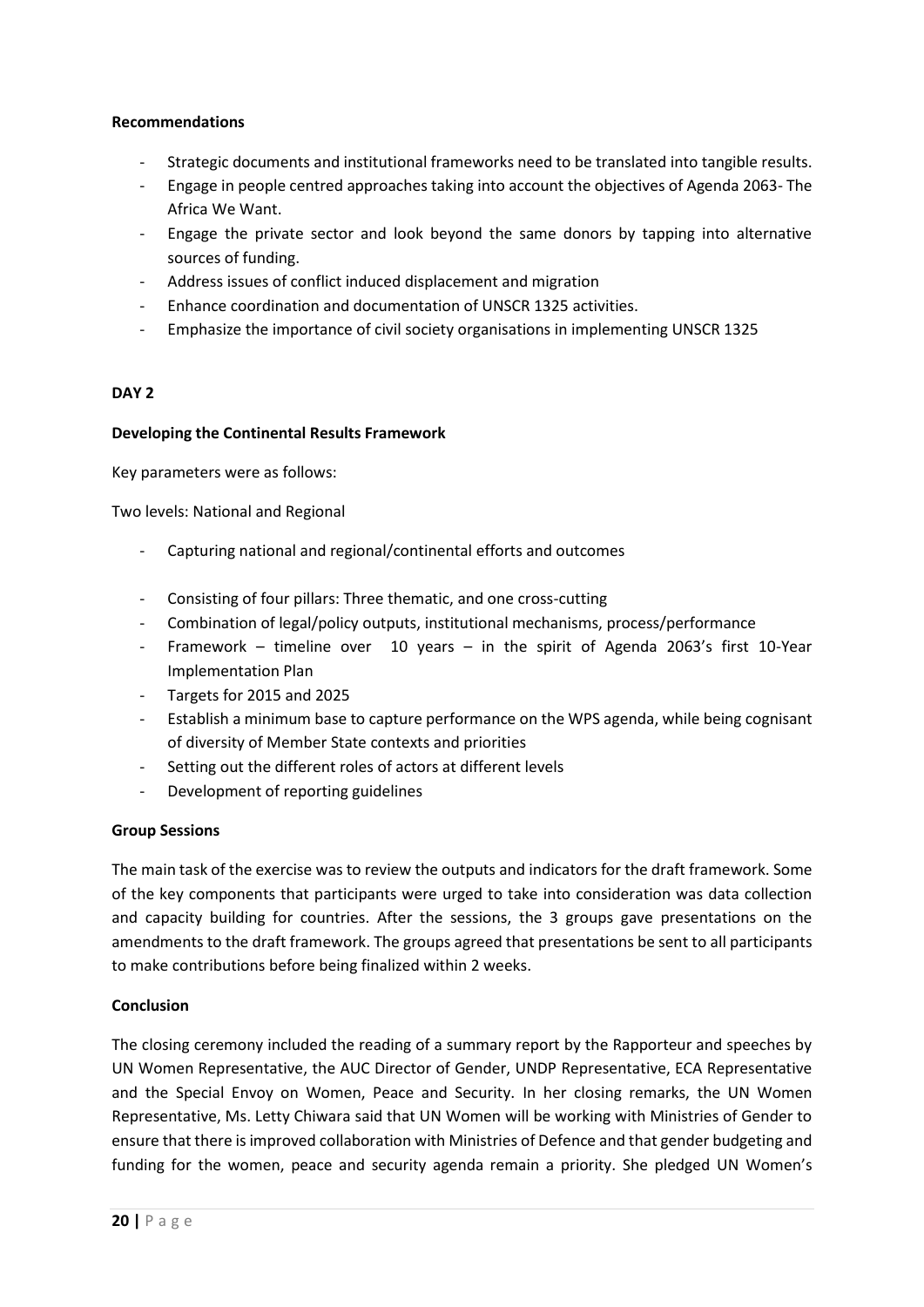continued support in ending violence against women in Africa. The African Union Commission Director for Women and Gender Development Directorate, Ms. Mahawa Kaba-Wheeler and the representatives of UNDP and UNECA, Ms. Odette Kabaya and Ms. Thokozile Rusvidzo, reiterated the need to continue working towards the full implementation of UNSCR 1325 in advancing achievement in the four broad goals of 1325 namely, prevention, protection, participation and recovery in on-going conflict and post-conflict situations, as well as in post-disaster contexts. On her part, the Special Envoy, Mme Bineta Diop congratulated the participants on a successful meeting and assured them that African Union Commission, with the support of partners will continue to drive and monitor progress in the implementation of UNSCR 1325 by Member States and other commitments on WPS in Africa.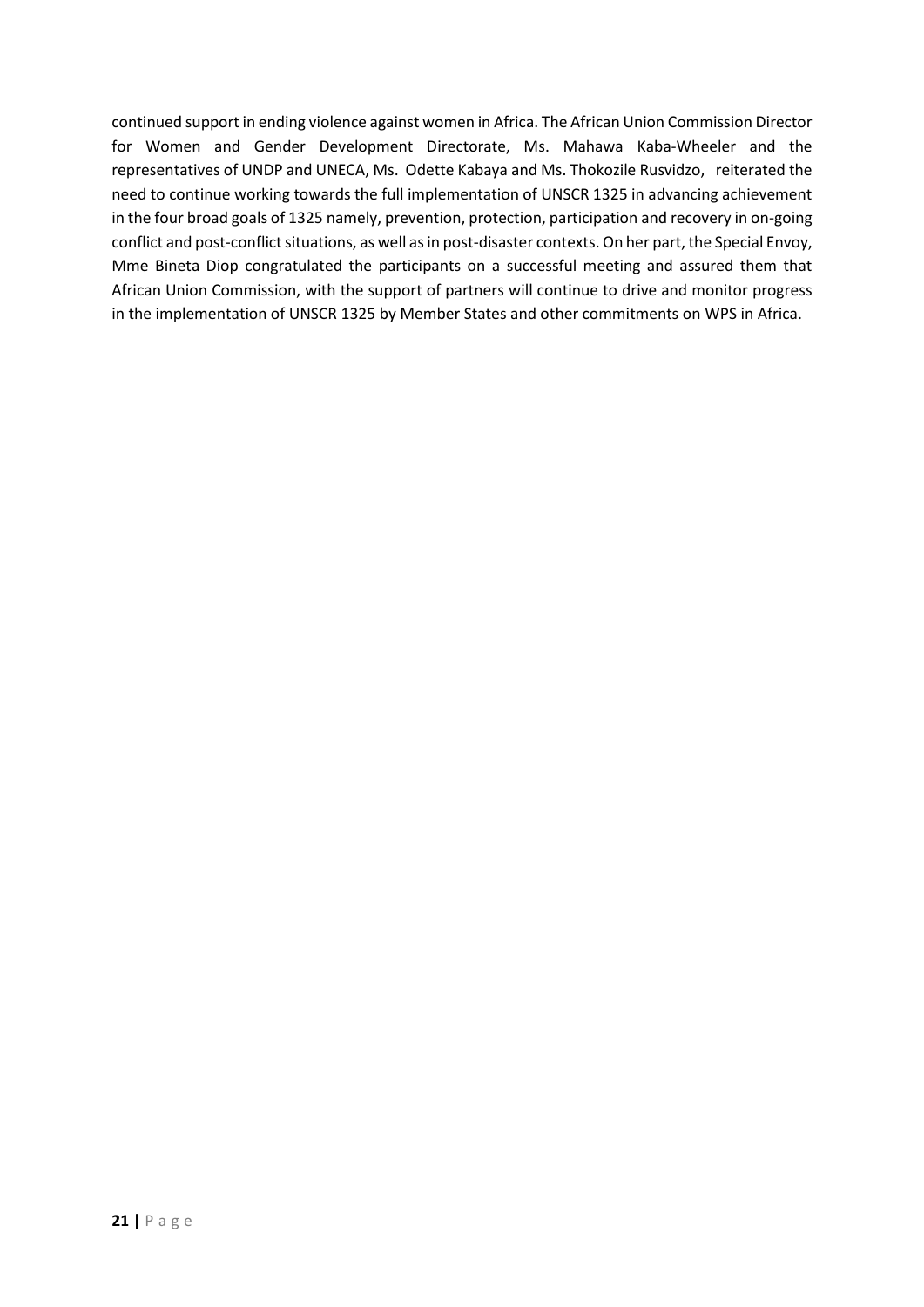**AFRICAN UNION UNION AFRICAINE**

الاتحاد الأفريقي



**UNIÃO AFRICANA**

### **OFFICE OF THE SPECIAL ENVOY ON WOMEN, PEACE AND SECURITY OF THE CHAIRPERSON OF THE AFRICAN UNION COMMISSION**  Tel. + 251-11-5517700 ext.2047; +251-11- 518 2047 E-mail: wpsa@africa-union.org

[www.peaceau.org](http://www.peaceau.org/); [www.au.int](http://www.au.int/)

### **CONSULTATIVE MEETING WITH COUNTRIES AND REGIONAL ECONOMIC COMMUNITIES THAT HAVE DEVELOPPED ACTION PLANS ON UNSCR 1325 AFRICAN UNION COMMISSION ADDIS ABABA, ETHIOPIA, 14-15 DECEMBER 2015**

### **DAY ONE, MONDAY 14th DECEMBER 2015**

**Reviewing 1325 Action Plans: National, Regional, and Civil Society Perspectives**

**0830–0900 Registration of participants**

**0900–0910: Welcome by Madam Bineta Diop, Special Envoy on Women, Peace and Security of the African Union Chairperson** 

**0910–0930 Opening Remarks by UNDP, UNWOMEN, and Peace and Security Department**

**0930-1000 Introduction of participants and overview of the consultative meeting by Dr. Butera, Special Adviser and Head of Office OSE/WPS**

**1000-1030** *Group photo and Tea/coffee break* 

**1030-1200 National Perspectives on 1325 Action Plans** Discussants (10 minutes each): 6 Member States *Plenary Discussion* 

**1200-1330 National Perspectives on 1325 Action Plans (continued)** Discussants (10 minutes each): 6 Member States *Plenary Discussion*

**1330-1430** *Lunch*

**1500-1600 Regional Perspectives on 1325 Action Plans** Discussants (10 minutes each): Regional Institutions: IGAD, EAC, ECOWAS *Plenary Discussions*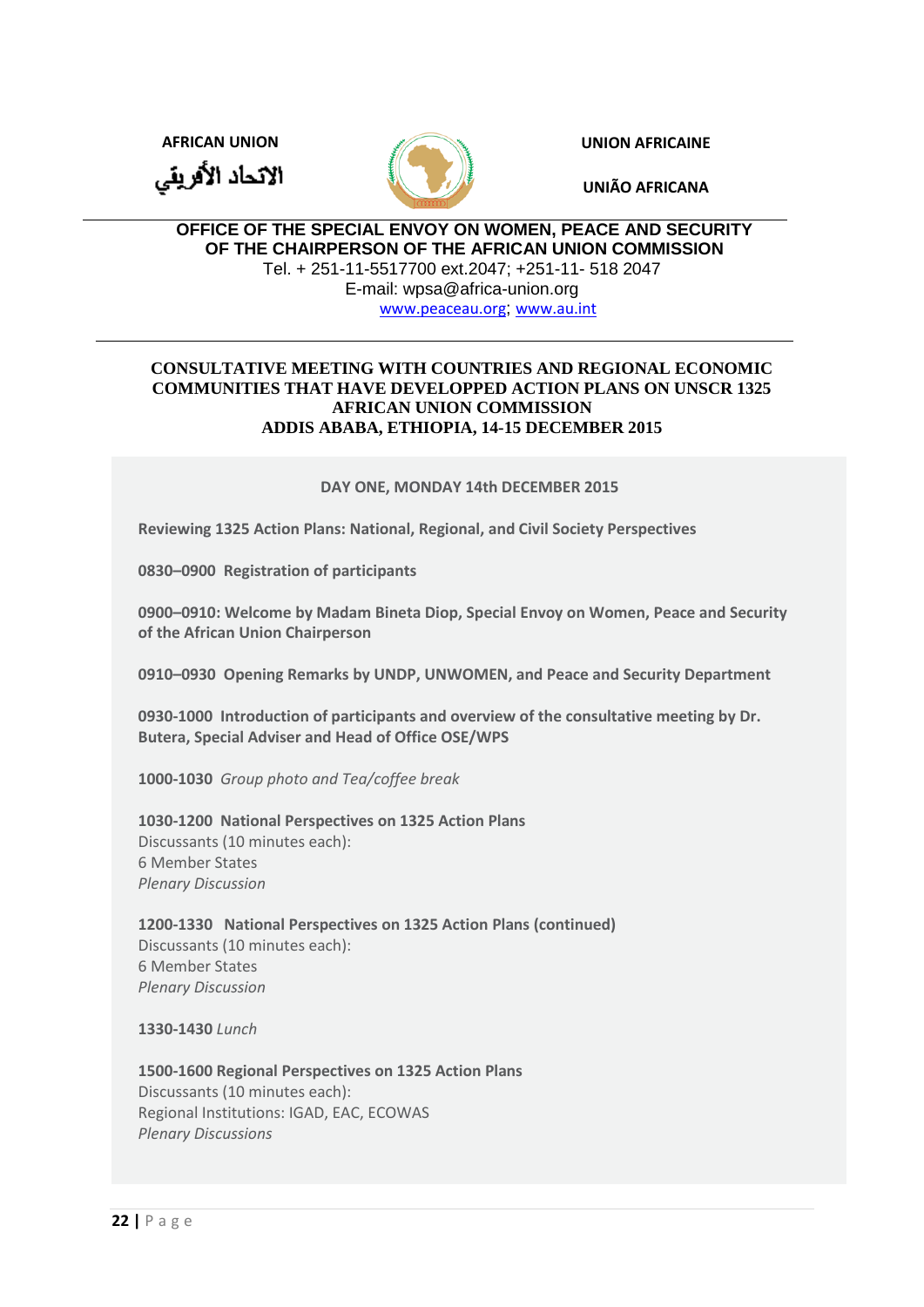#### **1600-1630 Tea/Coffee Break**

**1630-1730 Civil Society Perspectives on 1325 Implementation and Monitoring** Discussants (10 minutes each): COCAFEM, IGAD WPS Platform *Plenary Discussions*

**END OF DAY ONE**

### **DAY TWO, TUESDAY 15th DECEMBER 2015 Towards a Continental Framework: Setting a roadmap and indicators**

**0830-0900 Arrival of participants**

**0900-0930 Recap of Day 1 and Introduction to the Continental Framework by Dr. Butera, Special Adviser, OSE**

**0930-1100 Building the Framework: Developing Indicators**  *Breakout Sessions*

**1100-1120** *Tea/coffee break*

**1120-1300 Building the Framework: Developing Indicators (continued)** *Breakout Sessions*

**1300-1400** *Lunch*

**1400-1500 Group Report Back and Discussion**

**1500-1530 Building the Framework: Developing a Roadmap**  *Plenary discussions*

**1530-1550** *Tea/coffee break*

**1600-1700 Wrap-up and Closing**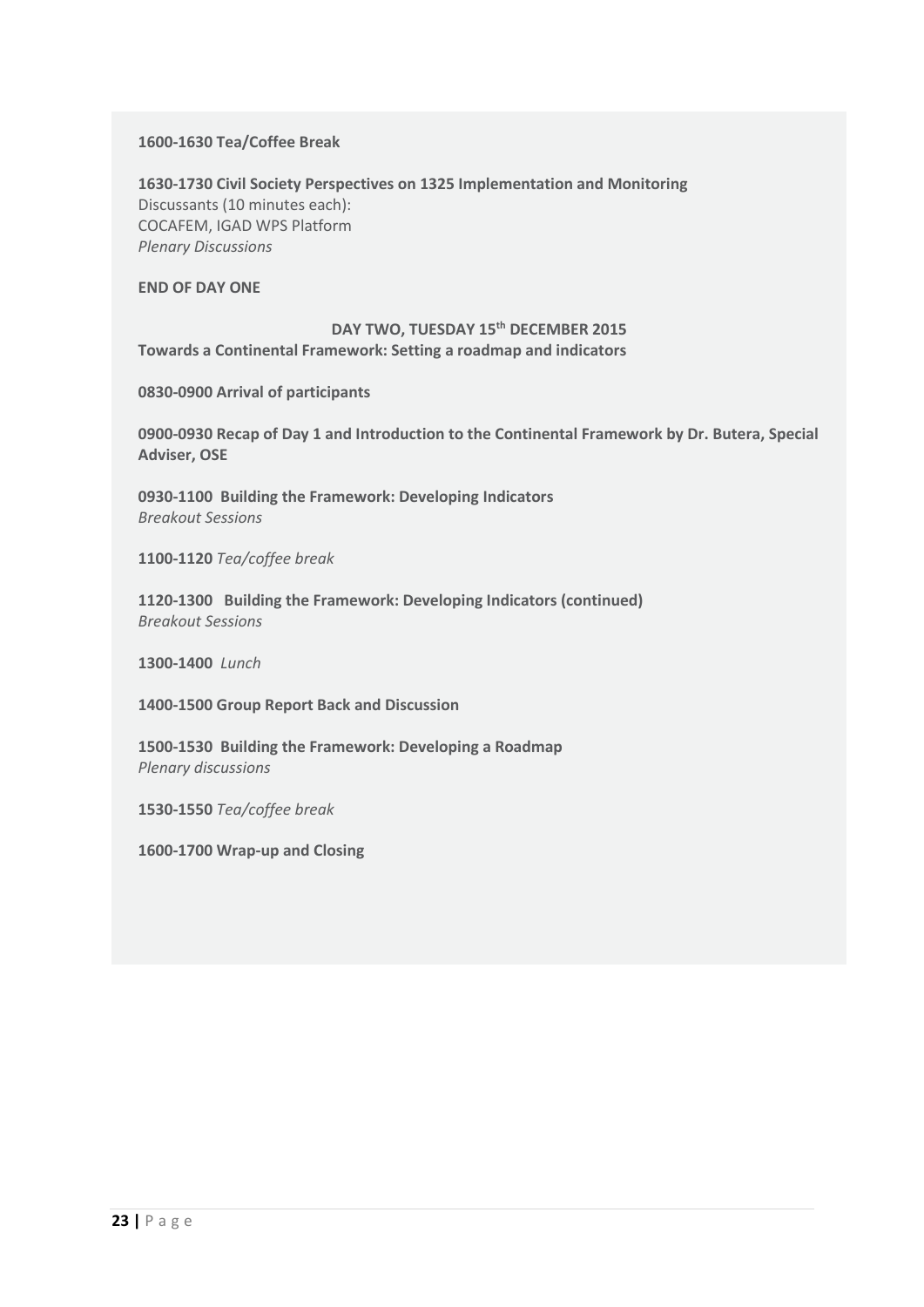## **List of Participants**

| <b>Name</b>                             | Country                | Organisation                                                                          |
|-----------------------------------------|------------------------|---------------------------------------------------------------------------------------|
| Marie Toure                             | Guinea                 | National Director, Ministry of Gende                                                  |
| Adama Hawa Bah                          | Guinea                 | Gender Focal Person, Ministry of Defense                                              |
| Tebie Amoussou-Kouetete                 | Togo                   | Director for Gender/Women's Rights                                                    |
| Mazalo                                  |                        |                                                                                       |
| Honorable Meima Karneh                  | Liberia                | Assistant Minister for Research Policy and Planning                                   |
| Williette P. Monger                     | Liberia                | <b>Director of Public Affairs</b>                                                     |
| Leona Yema Tucker                       | Sierra                 | Gender<br>Director<br>Acting<br>And                                                   |
|                                         | Leone                  | <b>Equal Opportunities Ministry Of Defence</b>                                        |
| Elizabeth Mboti                         | Namibia                | Colonel, Ministry of Defense                                                          |
| Ida Kigonya                             | Uganda                 | Principal Women in Development Officer, Ministry of<br>Gender                         |
| Rebecca Mpagi                           | Uganda                 | Colonel, Ministry of Defense                                                          |
| Leonard Onyonyi                         | EAC                    | Peace and Security Expert                                                             |
| Claude Kabutware                        | <b>COCAFEM</b>         | Executive Secretary, Rwanda                                                           |
| Therese Ndoricimpa                      | <b>COCAFEM</b>         | Burundi                                                                               |
| <b>Batembo Faida Gisele</b>             | <b>COCAFEM</b>         | <b>DRC</b>                                                                            |
| Chantal Akimana                         | Burundi                | Major, Ministry of Defense                                                            |
| Eghobamien<br>Esther<br>Iyabosola       | Nigeria                | Director, Ministry of Women                                                           |
| John Okobia                             | Nigeria                | Ministry of Defense                                                                   |
| <b>Bintou Maiga</b>                     | Mali                   | Commander, Defense Adviser, Ministry of Women                                         |
| Samaké Mariétou Dembélé                 | Mali                   | Ministry of Defense                                                                   |
| Yaro Sanogo Fanta                       | <b>Burkina</b><br>Faso | Director General, Ministry of Women                                                   |
| Alice<br>Urusaro<br>Uwagaga<br>Karekezi | Rwanda                 | University of Rwanda                                                                  |
| Hadera Tesfay Kasay                     | <b>IGAD</b>            | Gender Programme Officer                                                              |
| <b>Marie GENEVIEVE Nabie</b>            | <b>Burkina</b>         | Ministry of Defense                                                                   |
|                                         | Faso                   |                                                                                       |
| Fatouma Loita Hanfare                   | <b>IGAD</b>            | Member of IGAD WPS Platform                                                           |
|                                         | Forum                  |                                                                                       |
| Charles Vandi                           | Sierra<br>Leone        | Director of Gender Affairs, Ministry of Social welfare,<br><b>Gender and Children</b> |
| Dr. Sintiki UGBE                        | <b>ECOWAS</b>          | <b>ECOWAS Director of Gender, ECOWAS Commission</b>                                   |
| Oumoul<br>Khayri                        | Senegal                | Technical Officer, Ministry of Women                                                  |
| NIANG/MBODJ                             |                        |                                                                                       |
| <b>BATAMBOMBI APANZA</b>                | <b>DRC</b>             | Director, Ministry of Defense                                                         |
| Martha Mbombo                           | Namibia                | <b>Acting PS</b>                                                                      |
| Rosina<br>Museke                        | Namibia                | Deputy Director, Ministry of Gender                                                   |
| Mubonenwa                               |                        |                                                                                       |
| Ecoma Alaga                             |                        | Office of the Special Adviser for Africa                                              |
| Odette Kabaya                           |                        | <b>UNDP</b>                                                                           |
| Letty Chiwara                           |                        | <b>UNWOMEN</b>                                                                        |
| Elizabeth Atyang-Eilor                  |                        | Gender Adviser & AU/UNDP Gender Project Manager                                       |
| Mahawa Kaba Wheeler                     |                        | Director of Gender, AUC                                                               |
| Ouriatou Danfakha                       |                        | Bureau of Chairperson, AUC                                                            |